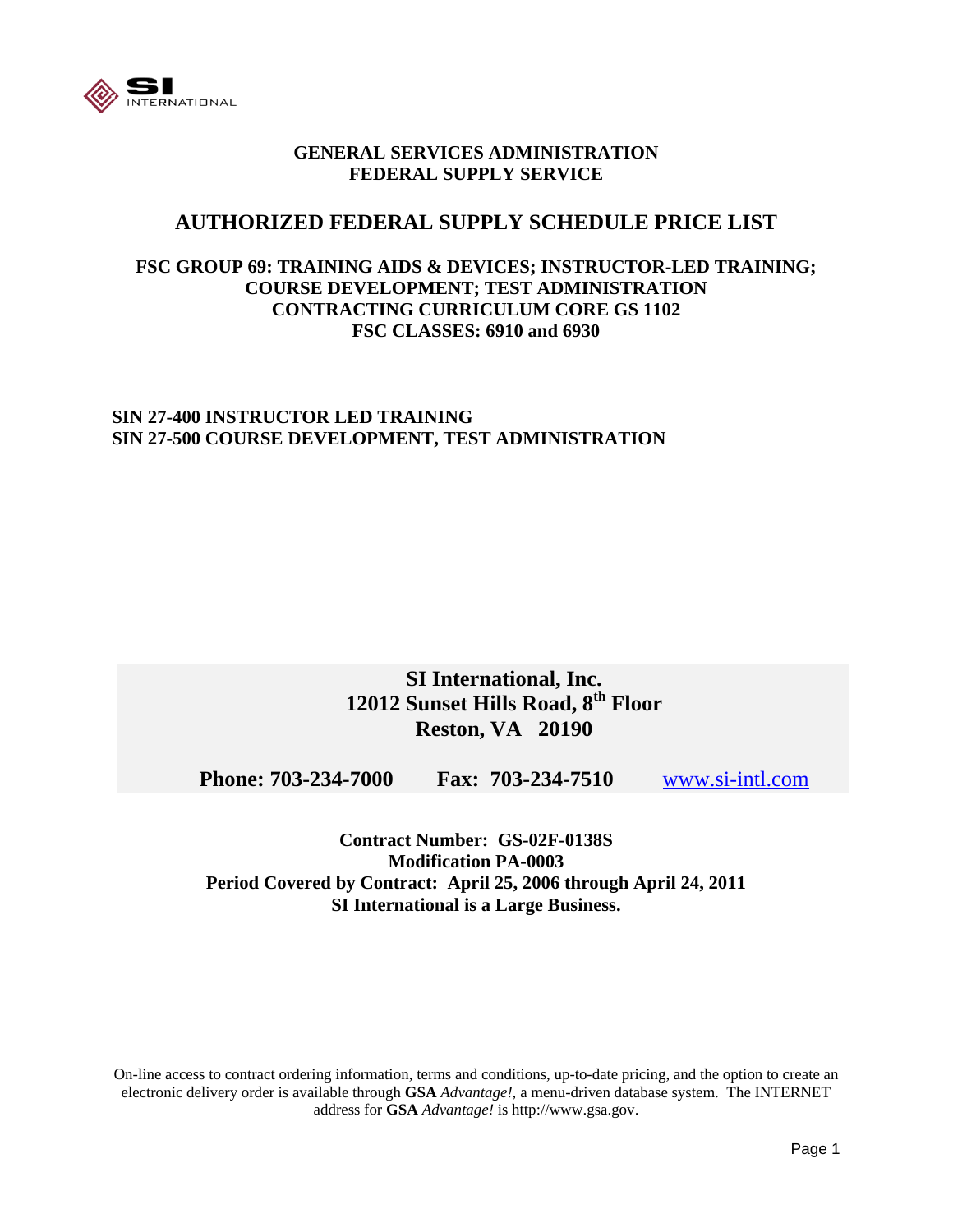

### **Authorized GSA Federal Supply Schedule Pricelist GSA Schedule Contract**

### **INFORMATION FOR ORDERING ACTIVITIES**

### **1a. Awarded Special Item Numbers (SINs):**

| SIN 27-400 | Instructor-Led Training                    | Pages $6 - 36$ |
|------------|--------------------------------------------|----------------|
| SIN 27-500 | Course Development; Test<br>Administration | Pages 37 - 57  |

**1b. Pricing:** Prices and rates proposed are valid for all CONUS sites.

**1c. Hourly Rates:** See page 37 for SI International labor category descriptions.

- **2. Maximum order:** \$1,000,000
- **3. Minimum order:** \$100

**4. Geographic coverage (delivery area):** SI International will provide Domestic delivery only.

**5. Point(s) of production (city, county, and State or foreign country):** Domestic only.

- **6. Discounts:** Prices shown are NET Prices; basic discounts have been deducted.
- **7. Quantity discount(s):** see price list
- **8. Prompt payment terms:** Net 30 days.

**9a.** SI International, Inc. accepts the Government purchase card for payments equal to or less than the micro-purchase threshold for oral or written delivery orders.

**9b.** SI International, Inc. accepts the Government purchase cards for payment above the micro-purchase threshold for oral or written delivery orders.

**10. Foreign items (list items by country of origin):** Not applicable.

**11a. Time of delivery.** Negotiated on a task order basis.

**11b. Expedited Delivery.** Not applicable.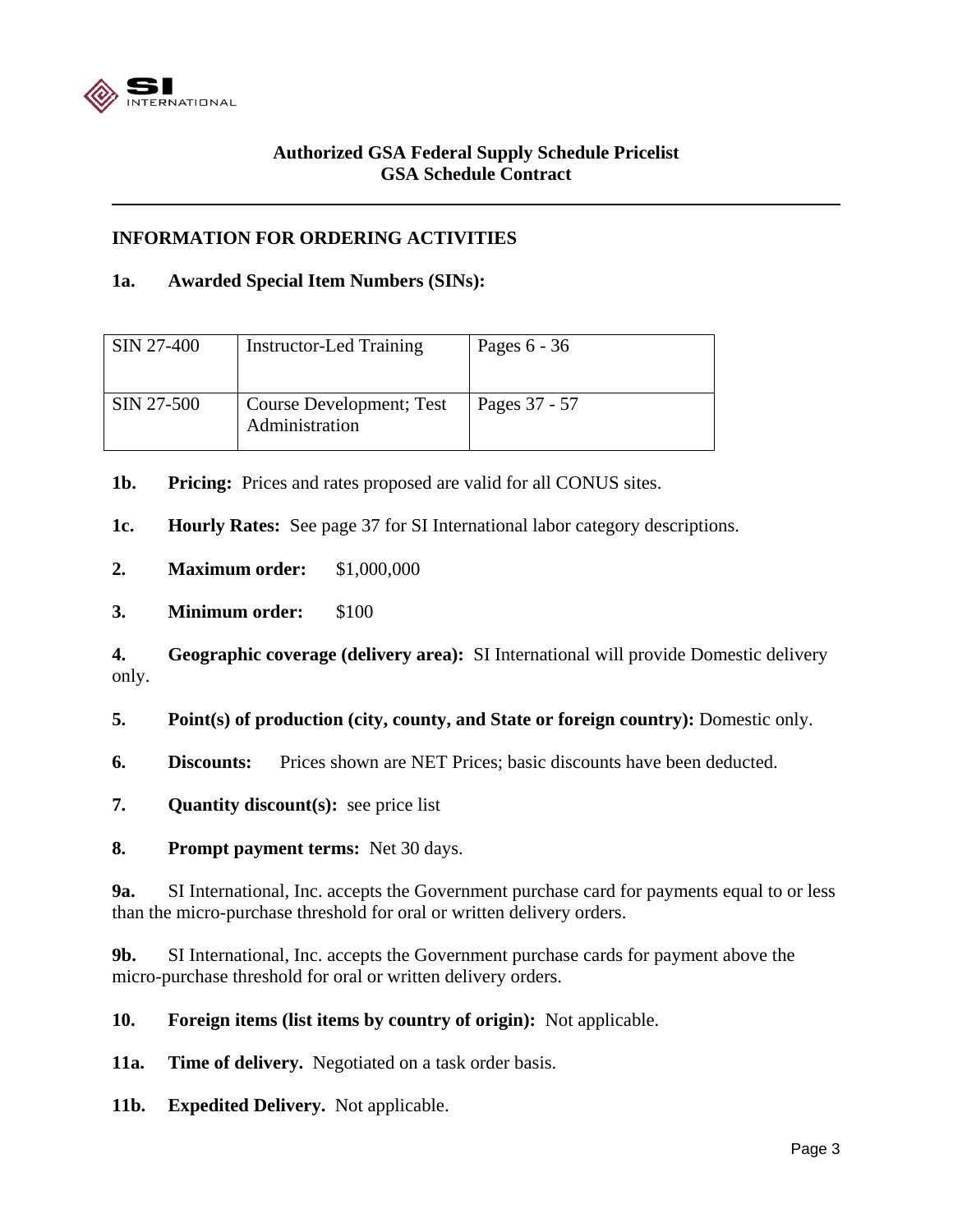

- **11c. Overnight and 2-day delivery.** Not applicable.
- 11d. Urgent Requirements. Will be negotiated on a task order basis.
- **12. F.O.B. point(s):** Destination
- **13a. Ordering Address:**

SI International, Inc. 12012 Sunset Hills Rd.,  $8^{th}$  Fl Reston, VA 20190

The following telephone numbers can be used by ordering agencies to obtain technical and/or ordering assistance:

| Ms. Esther Burgess, Vice President, GSA Sales | 703-234-7071 |
|-----------------------------------------------|--------------|
| Mr. David Cornell, Director, Contracts        | 703-234-6901 |
| Ms. Deborah Wolland                           | 703-502-1500 |

SI International, Inc. also accepts orders electronically by fax at (703) 234-7510 or by e-mail at gsa-advantage@si-intl.com.

**13b. Ordering procedures:** For supplies and services, the ordering procedures, information on Blanket Purchase Agreements (BPA's), and a sample BPA can be found at the GSA/FSS Schedule homepage (fss.gsa.gov/schedules).

### **14. SI International's payment information:**

*Mail/Lockbox:*  SI International, Inc. P.O. Box 932702 Atlanta, Georgia 31193-2702

OR *ACH/Wire Transfer***:**  SI International, Inc. Acct # 2000014792771 Routing # 051400549 Wachovia Bank

In addition, bank account information for wire transfer payments will be shown on the invoice.

**15. Warranty provision:** SI International warrants that the items delivered hereunder are merchantable and fit for use for the particular purpose described in this contract.

**16. Export packing charges**: Not applicable.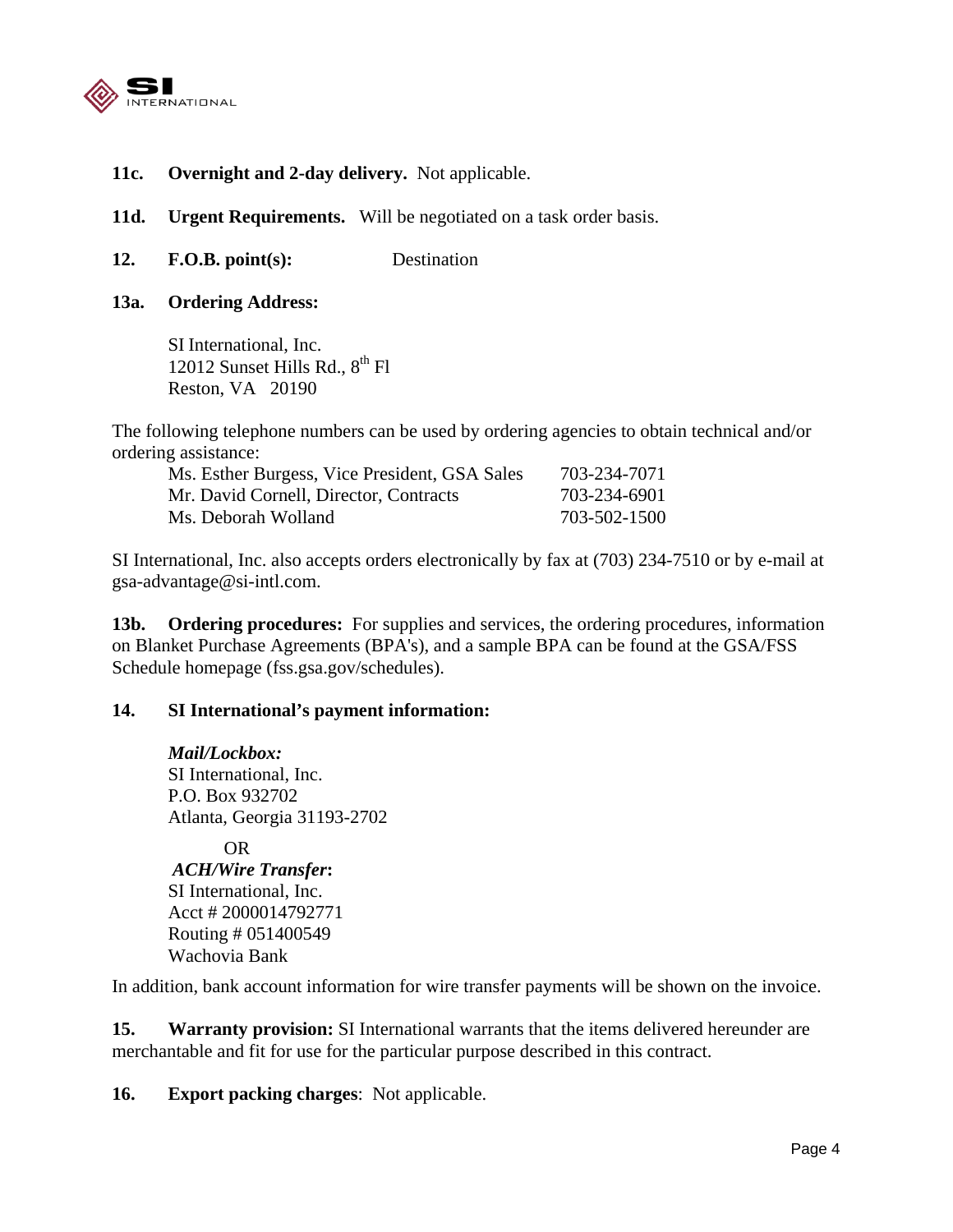

**17. Terms and Conditions of Government Purchase Card Acceptance:** Must provide account number and expiration date upon placement of order along with organization name and card billing address.

**18. Terms and conditions of rental, maintenance, and repair**: Not applicable.

**19. Terms and conditions of installation**: Not applicable.

**20. Terms and conditions of repair parts indicating date of parts price lists and any discounts from list prices**: Not applicable.

**20a. Terms and conditions for any other services**: Not applicable.

**21. List of service and distribution points**: Not applicable.

**22. List of participating dealers**: Not applicable.

**23. Preventive maintenance**: Not applicable.

**24a. Special attributes such as environmental attributes (e.g., recycled content, energy efficiency, and/or reduced pollutants)**: Not applicable.

**24b. If applicable, indicate that Section 508 compliance information is available on Electronic and Information Technology (EIT) supplies and services and show where full details can be found (e.g. contractor's website or other location.)**: Not applicable.

**25. Data Universal Numbering Systems (DUNS) Number:** 014387489

**26. SI International, Inc. is registered in the Central Contractor Registration (CCR) database.**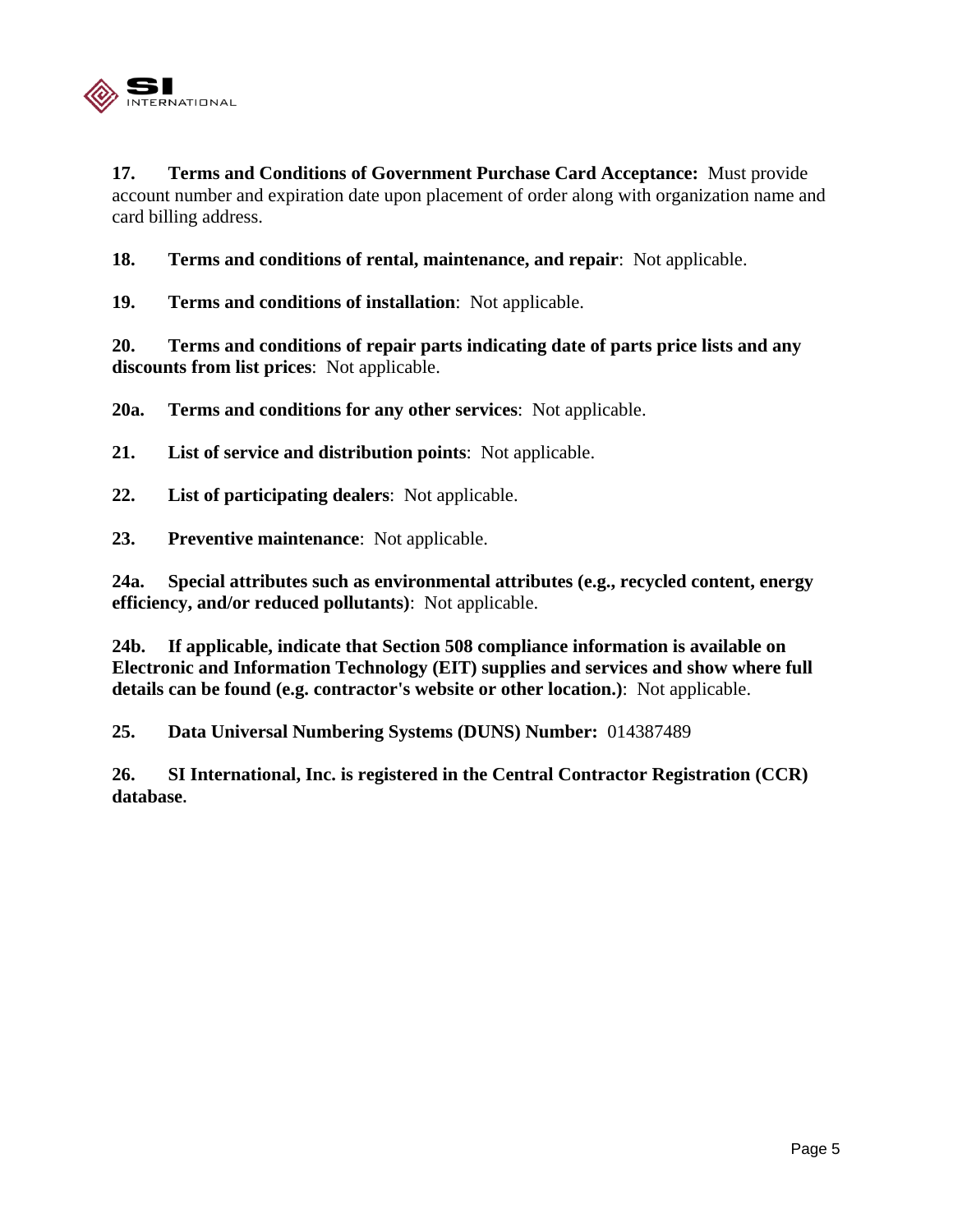Technical Courses

### **Supporting Windows XP Professional**

**3 days** 

This course is designed for those students who need the knowledge and skills necessary to provide the day-to-day support required in a Windows XP Professional environment. Students will learn all the new features of Windows XP Professional, as well as, how to configure, install, control the user environment, control file access, browse network resources; and troubleshoot a variety of workstation and user problems.

#### **Key Topics:**

- New Features of Windows XP
- The Desktop Image-Features
- Installing the Desktop Image
- Local User Accounts in Windows XP
- The XP client and Active Directory
- Configuring User Desktop Settings
- Configuring Operating System Settings
- Managing User Profiles
- Installing and configuring devices
- Providing personalized user environments
- Setting up a Windows XP Professional **Workstation**
- Operating within Domain Environments
- Hardware Support Issues
- Account Policies, User Rights policies
- Setting file permissions
- Internet Explorer Security Options
- File Encryption
- Understanding the Boot Process
- Registry Entries in relation to the Boot Process
- Using startup and Recovery Tools
- Power management
- **Offline Files**
- Remote Desktop and Remote Assistance
- Computer Management
- **Driver Rollback**
- Application Compatibility

## *We're here to help!! 240-778-1200 888-743-3332 www.si-intl.com*

### **Windows 2003 Server and Active Directory**

#### **3 days**

This course is designed for Windows 2000 and Active Directory network administrators seeking to upgrade to Windows Server 2003. The course provides an in-depth look at enhancements to Active Directory in the areas of AD administration, DNS, Group Policies, management utilities, IIS, and troubleshooting techniques. The course offers both information on the new features and hands-on workshop exercises demonstrating the new capabilities of Server 2003.

#### **Key topics:**

- Windows 2003 Server overview of new features
- Inter-domain name resolution enhancements
- Server Debug Logging
- Application partitions
- Domain Controller Promotion
- Replica from Media
- Forceful Domain Controller demotion
- **Active Directory Versioning**
- Replication Model
- How multi-valued replication is improved
- Global Catalog Improvements
- Universal Group Caching
- Enhanced administration
- Active Directory objects and architecture
- Inter-forest trust relationships
- Name suffix routing
- Authentication firewall
- **Applications**
- Application pools
- Reliability and availability
- Performance Manageability
- **Security**
- **Terminal Service Enhancements**
- Enterprise Support
- Enhanced client features
- **Group Policy Overview**
- **New Group Policy Objects**
- Software Restriction Policies
- Administering Group Policy Objects
- The Group Policy Management Console
- Volume Management
- Automated System Recovery
- DFS in Windows Server 2003
- Trustworthy Computing
- Secure Windows Initiative
- New and modified features
- Support Tools folder
- Automating managements tasks

#### **Audience:**

This course is intended for support professionals who are responsible for administering a Windows 2003 server.

**SI International Training Catalog Page 7 Page 7 Page 7 Page 7 Page 7 Page 7 Page 7** 

# Windows 2000, 2003 & XP **Supporting Windows 2000 Professional**

**3 days** 

This course is designed for those students who need the knowledge and skills necessary to provide the day-today administrative support required in a Windows 2000 environment. Students will learn all the new features of Windows 2000 including the Active Directory Service, DNS namespaces, DFS, EFS, enhanced Enterprise security and how to migrate from previous NT versions to Windows 2000. In addition students will learns how to configure, install, and control the user environment, control file access, browse network resources, create OU's, users and groups and troubleshoot a variety of system and user problems.

#### **Key topics:**

- Fundamentals of Windows 2000
- Implementing Windows 2000
- Configuring Windows 2000
- Installing Windows 2000 Active directory services
- Domains, Trusts, Trees and Forests
- Multi-master replication
- Upgrading a Windows NT 4.0 based network to Windows 2000
- Integrated administration with Microsoft Management Console (MCC)
- Distributed services of Windows 2000
- Windows 2000 file systems
- Managing file resources
- Creating and accessing shared resources
- Leveraging the Active Directory
- Active Directory architecture
- Security objects and accounts
- Domain security
- Windows 2000 client administration

This course is intended for support professionals who will be responsible for administering a Windows 2000 system.

- Establishing the Namespace
- Installing a DNS server
- Using Group Policy

**Audience:**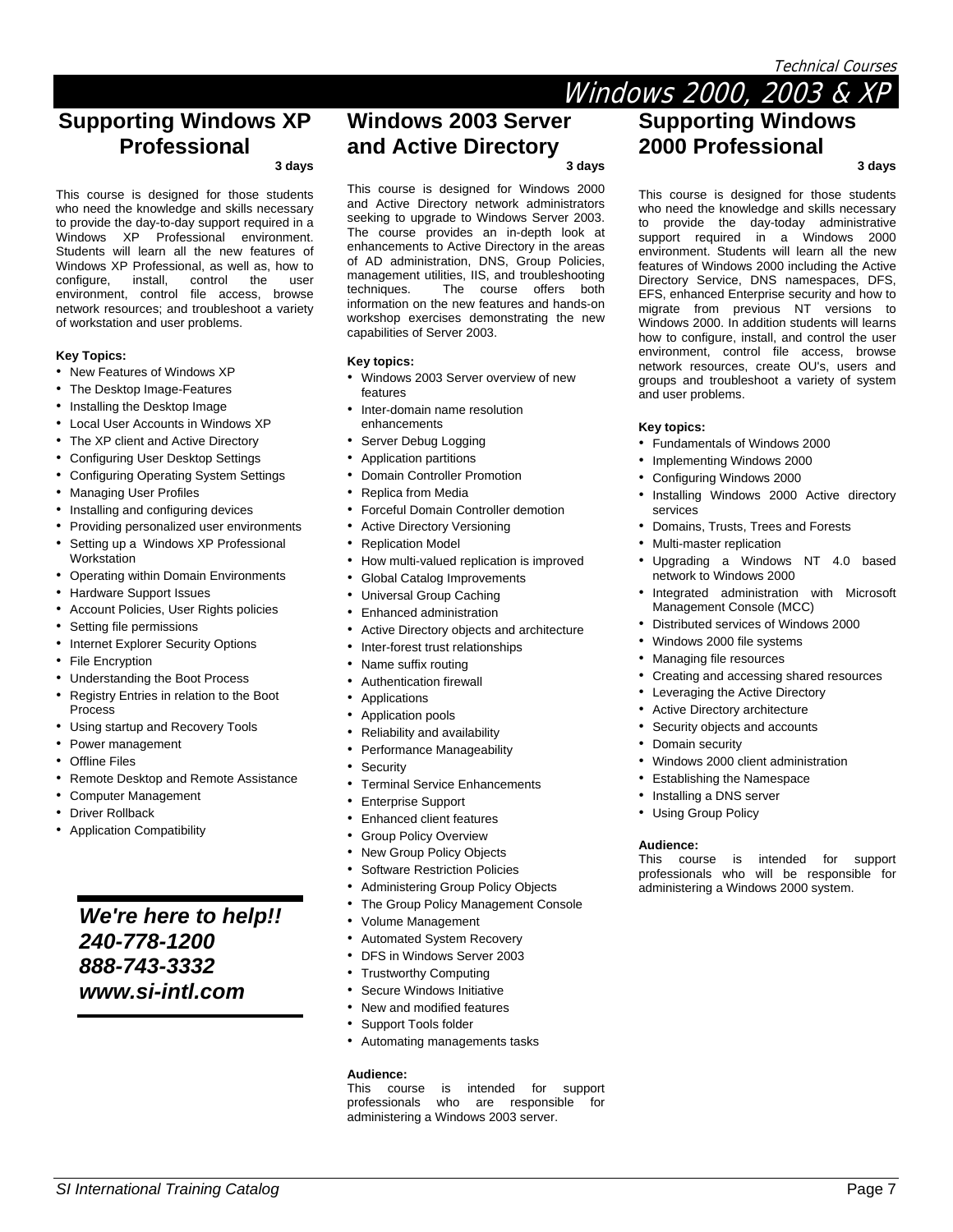# Windows 2000, 2003 & XP

### **Windows 2000 Server**

#### **4 Days**

This course is designed for those students who need the knowledge and skills necessary to provide the day-to-day administrative support required in a Windows 2000 environment. Students will learn all the new features of Windows 2000 including the Active Directory Service, DNS namespaces, Dfs, EFS, enhanced Enterprise security and how to migrate from previous NT versions to Windows 2000. In addition, students will learn how to how to configure, install, control the user environment, control file access, browse network resources; create OU's, users and groups, and troubleshoot a variety of system and user problems.

#### **Key Topics**

- Fundamentals of Windows 2000 architecture
- Active Directory services, Physical vs. Logical
- The Boot Process
- **Installing a DNS Server**
- Domains, Trusts, Trees and Forests
- Site planning, Multi-master replication, WAN performance
- Service Packs and Hot Fixes
- DLL Problems
- Integrated administration with Microsoft Management Console (MCC)
- Distributed services of Windows 2000
- The Registry
- Stop Screens
- Windows 2000 file systems, FAT, FAT32, and NTFSv5
- Controlling access to resources
- Creating and accessing shared resources
- **Security objects and accounts**
- Domain Security
- Group Policies
- Windows 2000 client administration
- **Implementing Windows 2000**
- Configuring Windows 2000
- Installing Windows 2000
- Troubleshooting tools and utilities

### **Supporting Exchange Server**

#### **3 days**

This course provides the core foundation for supporting Microsoft Windows NT Exchange Server. The objective of this 4 day course is to provide the support professional with the skills necessary to support the day-to-day administrative tasks of managing the Exchange Servers and the clients who utilize the services of the networks. The course will include some theory to provide a picture of how things are organized, focus on day-to-day administrative tasks of the system administrator and solutions and tools to help the system administrator troubleshoot the many problems and issues they may encounter when working in a network environment.

#### **Key topics:**

- Overview of Microsoft Exchange Server
- Microsoft Exchange Messaging system Architecture
- Exchange Server Messaging Core **Components** 
	- **Exchange Client Components**
	- System Monitoring tools
	- Exchange software configuration
	- Overview of MS Exchange Server tools
	- The MS Exchange Administrator Program
	- Managing sites, site options
	- Introduction to the Site Configuration
	- container
	- Permissions
	- Server services, Server properties
	- Inter-Site Connectors
	- Mailboxes, Distribution Lists, Managing **Recipients**
	- Directory replication
	- Public Folders
	- Server operation and maintenance
	- Startup/Shutdown sequence
	- View and check messaging queues
	- Troubleshooting tools and tasks

**Audience:**  is intended for support<br>who install, customize. professionals who install, configure, optimize, network, integrate, troubleshoot and support Exchange Server.

### *Customized Courses Available*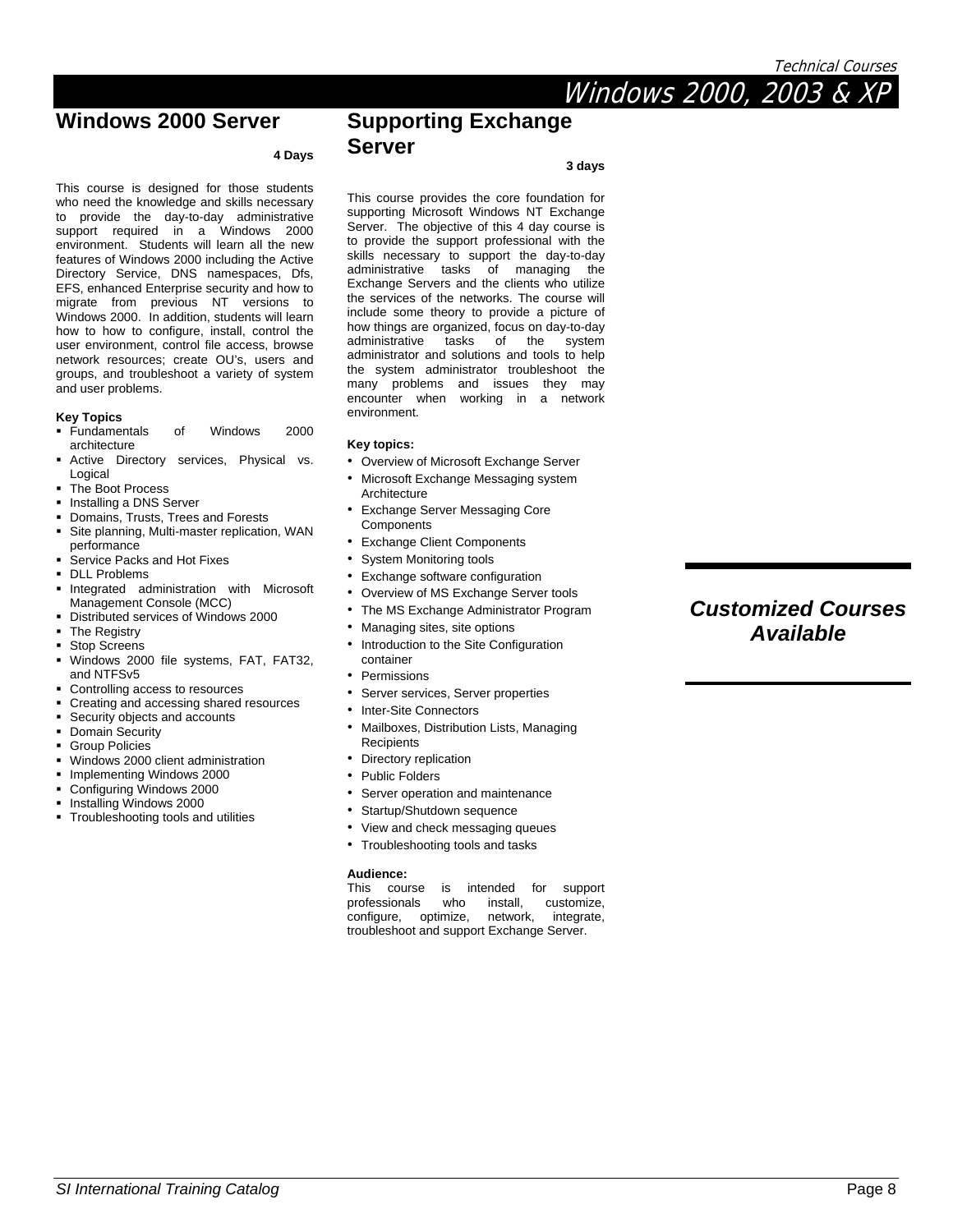#### Technical Courses

### TCP/IP, PowerBuilder & Visual Basic **Introduction to TCP/IP**

# **Advanced PowerBuilder**

**3 days** 

#### **3 days**

This course provides the students with the basic concepts and terminology of TCP/IP networking implementation and the specifics of designing and implementing a TCP/IP network including subnet addressing concerns and guidelines.

#### **Key topics:**

• TCP/IP protocols and network configuration

- Single protocols and stacks
- Subnets, Routers and Utilities
- Domain names and FTP Servers
- NetBIOS Support
- TCP/IP structure and analysis
- IP, UPD, TCP and Windows sockets
- DHCP, WINS
- Performance tuning
- SNMP
- Practical troubleshooting

#### **Audience:**

Those students who need to expand their knowledge of TCP/IP implementation, supporting networks, & internet works using TCP/IP, and integrating Windows products in a TCP/IP environment.

### **Basic PowerBuilder**

**3 days** 

This course provides the student with the basic skills & knowledge to effectively utilize the capabilities of PowerBuilder. Hands-on work-shops provide practical experience developing integrated applications using PowerBuilder's Windows interface and objectoriented programming.

#### **Key topics:**

- PowerBuilder Overview
- Application Objects
- Creating user interface using Window painter
- Multiple Document Interface (MDI)
- Using the Powerscript language
- Scripts and data types<br>Creating an executable
- Creating an executable file
- **Creating menus**
- The Database painter Creating and using DataWindow objects
- The Transaction object
- Row and column functions
- The Edit control with Sort and Find
- Working with transaction data
- Using SQL in PowerBuilder
- Distributing applications
- The Debugger
- The Structure painter & Library painter

#### **Audience:**

This course is intended for application developers, designers, programmers, & analysts who want to build applications using PowerBuilder.

This course provides the more experienced PowerBuilder developer with the in-depth skills and understanding to develop more advanced applications using PowerBuilder. Hands-on workshops provide practical experience in<br>developing more sophisticated GUI developing more sophisticated GUI applications using PowerBuilder.

#### **Key topics:**

- Using and Changing initialization files
- Introduction to Data Pipelines
- Manipulating table definitions
- MDI Frames and Menu support
- PowerBuilder User objects and events
- Code optimization and hardware tuning
- Screen repainting
- Arrays, Loops, functions, and events
- General performance techniques
- Hardware tuning
- Application partitioning
- Dynamic libraries and optimization
- Maximizing objects and the project painter
- Dynamic Data Exchange (DDE)
- Object linking and embedding (OLE)
- Deploying applications
- The Drag and Drop object
- Communication between objects
- Library management

#### **Audience:**

This course is intended for application developers, designers, programmers, and analysts who want to build applications using PowerBuilder.

### *Better Training through hands-on experience!*

**SI International Training Catalog Page 9 Page 9 Page 9 Page 9 Page 9 Page 9 Page 9 Page 9 Page 9 Page 9** 

### **Introduction to Visual Basic**

**3 days** 

This course introduces the student to the Visual Basic environment. It teaches the student the skills and knowledge required to fully utilize the features and capabilities of Visual Basic. Students learn how to design and develop Windows application using Visual Basic.

#### **Key topics:**

- Overview of the Visual Basic environment
- Designing a user interface
- Creating and coding controls
- Menu and dialog boxes
- Components of Visual Basic programming language
- Using MsgBox to create simple dialog boxes
- Debugging
- Conditional statements and loops
- String functions and text-box properties
- Multiple forms
- File Controls
- Error handling and optimization
- Data types and procedures
- File Access and data control
- Print Form and Print methodology
- Multiple-Document Interface

#### **Audience:**

This course was developed for software developers, analyst, programmers and technical users who want to build or integrate Windows based applications using Visual Basic.

### **Advanced Visual Basic**

#### **2 days**

This course covers additional features of Visual Basic such as control arrays, Object Linking and Embedding (OLE), Dynamic Link Libraries (DDL and Dynamic Data Exchange (DDE). This course will also prepare the student to setup an application for delivery, as well as, how to use Windows API to extend Visual Basics' capabilities.

#### **Key topics:**

**Audience:**

- Introduction to dynamic-link libraries (DDL)
- More on API functions

Embedding (OLE) **Programming OLE automation** 

- Reading to and writing from INI files
- Sending Windows messages

based or DOS based applications.

- Control arrays
- Introduction to Dynamic Data Exchange (DDE)

This course is designed for programmers with a basic working knowledge of Visual Basic, as well as, experience developing Windows-

 Implementing Dynamic Data Exchange Introduction to Object-Linking and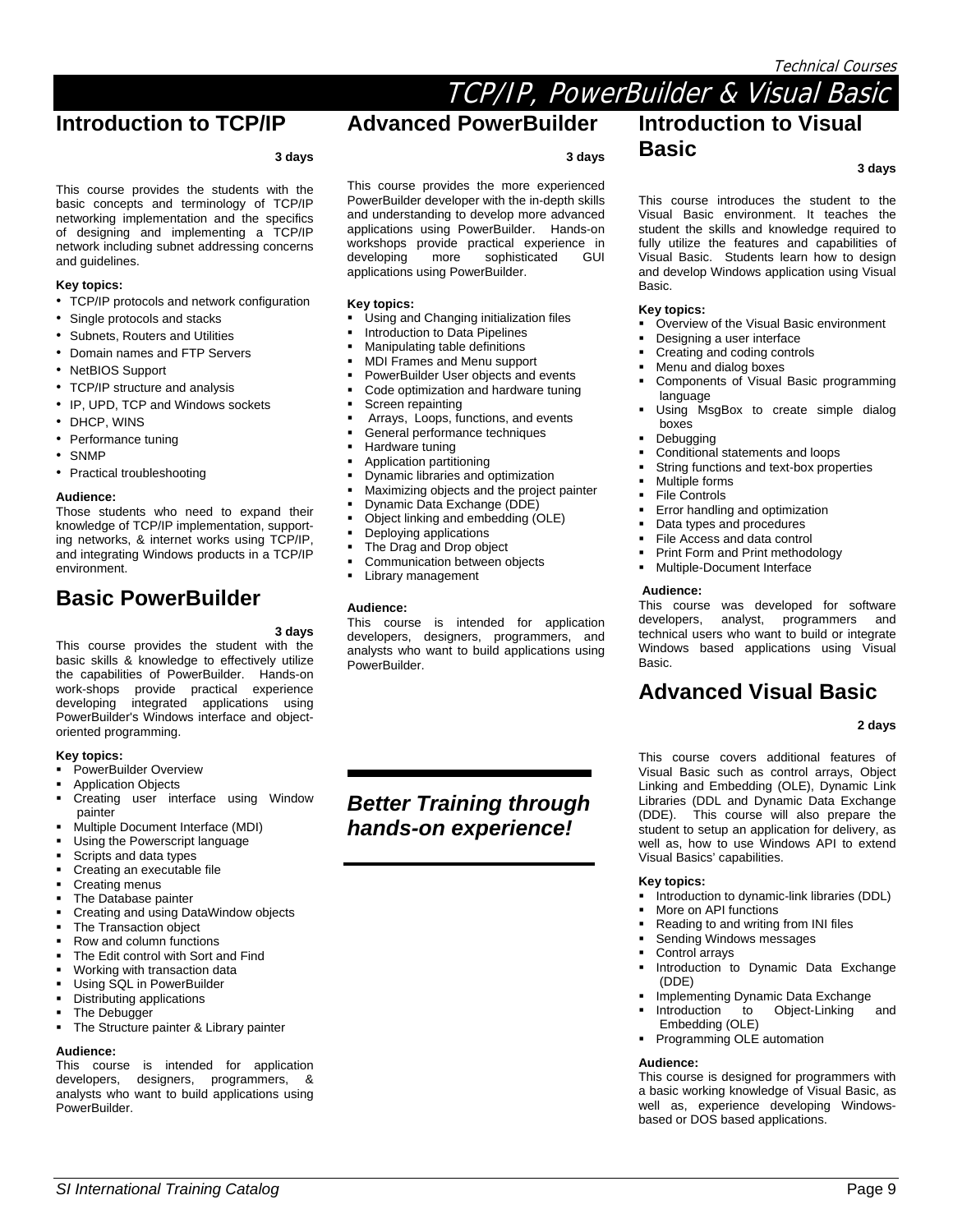# HTML, XML & Web Page Development

### **Introduction to XML**

#### **2 days**

This course provides the student with the knowledge and skills necessary to effectively utilize the Extensible Markup Language<br>(XML). Hand-on workshops provide the Hand-on workshops provide the practical experience necessary for the beginning student.

#### **Key topics:**

- What is XML? It's history and benefits.
- What do XML documents look like?
- Components of XML
- Documents Well formed and valid
- Elements and attributes
- Entity references and comments
- Processing instructions
- CDATA sections
- Document type declarations
- Address Book Markup Language (ABML)
- Writing a DTD
- The Reminder Markup Language
- Overview of emerging XML technologies
- Xlink, Xpointer, XSL, DCD and Namespaces
- PGML, BML, CML, XQL, RDF, PatML, SMIL
- Tutorials, Tools and other Resources

#### **Audience:**

This course is designed for those web designers who have no experience using XML but do have experience using HTML.

# **Introduction to HTML & Web Page Design**

**1 day** 

This course introduces the capabilities, history, and syntax of the Hypertext Markup Language for creating Web pages that can be viewed using any standard Web browser. Students will learn to author multimedia Web pages that include text, graphics, images, & video clips, as well as link to other pages on the World Wide Web.

### **Key topics:**

- **•** What is HTML
- **Hypertext and Hypermedia**
- Web browsers
- Uniform Resource Locators (URLs)
- **F** HTML tags, structuring tags, and style tags
- **List structures**
- **Horizontal rule tag**
- Character entities Incorporating images, graphics, icons and
- hyperlinks
- **HREF attributes using complete URLs**
- Name references
- Form, input, and image tags
- HTML related URLs **File types and extensions**

#### **Audience:**

Beginning users who need to learn the skills and concepts necessary to begin using HTML in a working environment.

**Intermediate HTML & Web Page Design** 

**1 day** 

This course provides an in-depth review of forms, image maps and cascading style sheets. In addition, it includes some tips and tricks to provide the students with real-world direction for dealing with scripting problems. It also suggests techniques for creating impressive effects on web pages.

#### **Key topics:**

- HTML forms
- Advanced form functions
- Image maps
- Cascading style sheets
- CSS color and background properties
- Reusing styles
- Advanced HTML tips and tricks for error handling
- Embedded fonts
- Multiple MAIL TO addresses
- **Watermarks**
- **HTML** validation
- Splash screens
- **Deprecation**

#### **Audience:**

Experienced web developers who need to learn the more advanced features of HTML.

### **Advanced HTML & Web Page Design**

**1 day** 

This course presents the advanced features of the Hypertext Markup Language (HTML) for creating effective Web sites & documents for publication on the World Wide Web. Following the class, students will be able to incorporate advanced page layout & character formatting, tables, forms & transparent images onto Web pages. Students will also learn to test & validate HTML source code, be introduced to HTML authoring tools, & learn about Web site planning and design considerations.

#### **Key topics:**

- Evolution of HTML
- Netscape 1.1N and 2.0 extensions to HTML
- Internet Explorer 2.0 extensions to HTML
- Advanced page layout & text formatting
- HTML forms, tables, Form tag, Input tag, Text area tag, and Select tag
- Interface to search engines
- Testing, validation & source code validators
- Browser evaluation and usability testing
- Ongoing revisions to your site
- Web-site planning Interface styles
- 
- Navigational approaches

#### **Audience:**

Experienced Web users who have completed the Introduction to HTML or who work daily on writing Web pages.

*SI International Training Catalog* Page 10

### **Active Server Pages (ASP)**

**3 days** 

This course provides the student with the ASP development skills necessary to build dynamic websites. Through the use of classroom lecture and hands-on workshop exercises the students learn how to build and use Active Server Pages.

#### **Key topics:**

- Getting started with ASP
- Web server fundamentals
- **Basic ASP techniques**
- Storing data in ASP
- ASP control constructs
- Objects, properties, methods and events
- ASP request and response objects
- ASP applications and sessions
- Scripting techniques
- Scripting objects
- Using external components with ASP
- Data stores and ASP

Introduction to XML

**Audience:** 

- Using a Recordset
- Advanced data handling techniques

Building script components for ASP

Web developers who need to learn how to

- Building web applications with ASP
- Introducing component services

• Working with XML data in ASP

build and use Active Server Pages.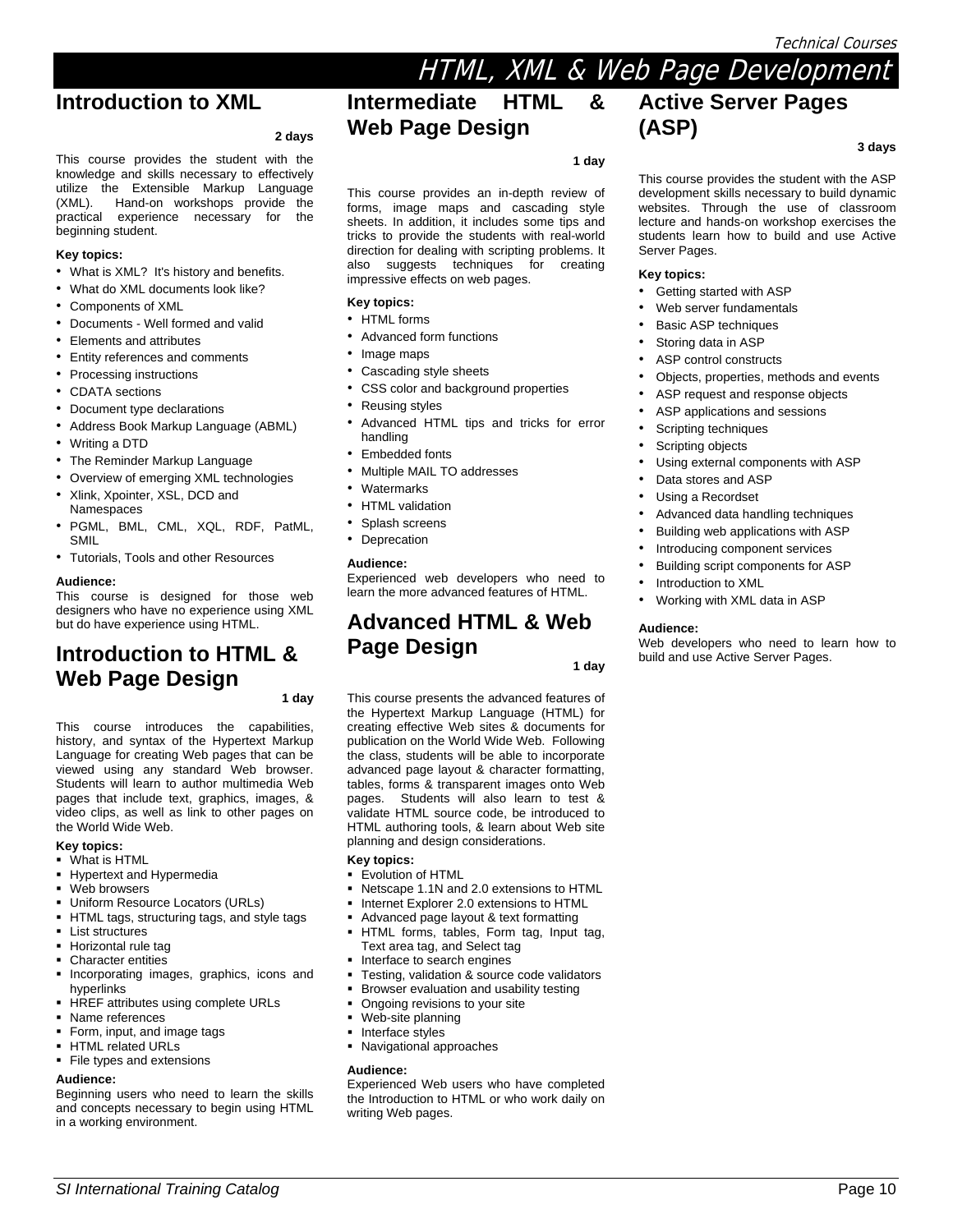**1 day** 

### **JAVA Programming**

**4 days** 

This course will present a detailed and comprehensive look into JAVA and will provide the necessary tools to begin programming in the JAVA language. The students will learn how to create "applets", perform two-way communication in WWW pages and standalone and client server applications and programs.

#### **Key topics:**

- What is JAVA & setting up the environment
- Pre-built JAVA applets and HTML additions
- Applets vs. Applications
- **Constructors, memory management,** finalizers packages, importing, classes, subclassing and language syntax
- $\blacksquare$  Interfaces, arguments, system properties
- JAVA API
- Introduction to graphics and audio support
- **Forms and AWT**
- Multi-threading support
- **Security**
- **I/O** Streams and network Programming

#### **Audience:**

Those individuals who have a need to know the skills to program in the JAVA language.

## **Advanced JAVA Programming**

**5 days** 

This course exposes the students to Advanced JAVA features such as JAVA beans, Servlet programming, JAVA database connectivity, Remote method invocation and Swing. Other major topics in this course include Network programming serialization, properties, security, collection classes and architecture.

#### **Key topics:**

- The Collection Classes, Algorithms, Interfaces, HashMap, Binary search
- Optimization techniques, Vectors vs. Arrays
- Compiler optimization
- Hash Table Performance
- Advance I/O, Serialized issues, Writing I/O classes
- Threads, monitors, deadlock
- Java Beans, the Bean Box, Bean properties, Events, Version control
- Network programming, Internet addresses, URL sockets, Writing servers
- Remote Method Invocation (RMI), Building a RMI server
- Implementing a Server interface
- Compiling and running the code, Passing arguments
- Servlets, HTTP methods, Servlet classes, Servlet engines, Life Cycles
- JDBC, Relational databases, SQL, Transactions
- Security, Security managers

#### **Audience:**

JAVA programmers who need to expand their knowledge and skills.

### **Introduction to JAVASCRIPT**

**2 days** 

This course teaches the student how to use the basic features of JAVASCRIPT. It teaches the student how to alter the appearance or contents of a Web page based on the date or other user selections, perform dynamic page modifications without CGI scripts or conventional programming, and validate user input to forms.

#### **Key topics:**

- What is JavaScript
- Hardware and software requirements
- Controlling the Document with JavaScript
- Adding JavaScripts to your pages
- Executing JavaScripts
- JavaScript basics
- The JavaScript object model
- Creating Scrolling Messages
- JavaScript on the Web

#### **Audience:**

This 2-day course was developed especially for students with no Object Oriented Programming experience. Students should be familiar with HTML code and form creation, as well as, Windows 95 and/or Windows 3.1.

### **Introduction to FrontPage**

**1 day** 

This course will teach the student how to layout Internet and Intranet Web pages using FrontPage 98. The student will also examine several strategies for building a site and the pros and cons of each approach

#### **Key topics:**

- Orientation to the FrontPage environment
- Creating web pages from scratch
- Importing an HTML file and linking to it
- Inserting, sizing, aligning and linking images **Inserting a table and adding text, pictures**
- and links
- Creating a form from scratch that includes a scrolling text box, check box and radio button
- Using a wizard to create a frame
- Using a wizard to create a web page

#### **Audience:**

Anyone who has the need to learn and develop the skills necessary to create web pages using FrontPage 98.

*SI International Training Catalog* Page 11

This course teaches the student how to use the more advanced features of FrontPage, as well as, how to utilize some of the time savings features available.

**Advanced FrontPage** 

#### **Key topics:**

JAVA, JAVAScript, FrontPage & SQL

- Why use Templates
- Creating and Saving Templates
- Creating Forms
- Using the Form Wizard
- Complex Forms
- Web Bots
- Publishing your Web Site
- Servers with FrontPage extensions
- Servers without FrontPage extensions
- Time Saving Features
- Using Image Composer for Editing your Images

#### **Audience:**

FrontPage users who need to expand their skills and knowledge.

### **Introduction to SQL**

### **2 days**

This introductory course provides the student with skills necessary to design and write queries using the SQL language. Students will learn how to perform queries, use the WHERE clause, JOIN multiple tables, organize and summarize data, perform nested queries, use transaction control, as well as many other features of the SQL language.

#### **Key Topics:**

- SQL Characteristics
- Data Retrieval Using SQL
- Relational Database Characteristics
- Structural Features of a Relational **Database**
- Creating a Database, Data Types
- Transact-SQL Data types
- Wildcards, Transactions
- Advanced Data Storage and Retrieval
- Functions and Data Manipulation
- Security, Data Dictionary and Windows Interface
- Entity Modification and Retrieval
- **Ending an Interactive Session**

#### **Audience**:

Application programmers, system analysts and software engineers who have a need to SQL queries for a database language.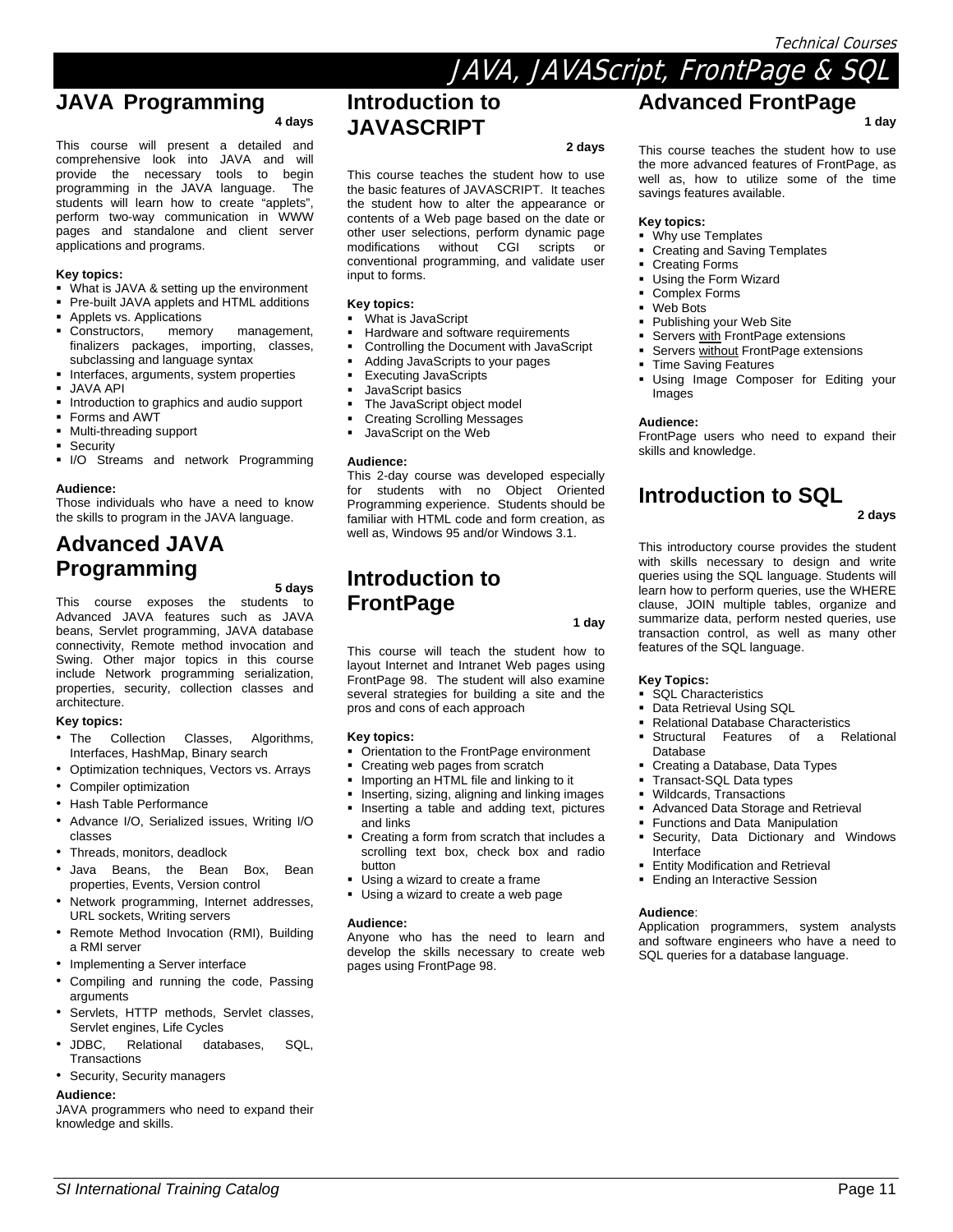**1 day** 

### **Upgrading to Windows XP**

 **1 day** 

This course introduces the basic features of Windows XP. Tasks include exploring the new interface and changes to My Computer; using new file and folder features, the Search Companion, and the Control Panel; customizing the desktop; and using new Start menu and taskbar features. Students will also learn how to use the Help and Support Center, use tools for mobile computing, and use accounts and shut down.

- Explore new interface changes
- Explore changes to My Computer
- Use new file and folder features
- Use the Search Companion
- Use the Control Panel
- Customize the desktop
- Use new Start menu features
- Use new taskbar features
- Use the Help and Support Center
- Use tools for mobile computing
- Use accounts and shutting down

The following is a sample of topics discussed in the course: Exploring Windows XP, Opening My Computer, Using common file tasks, Using the Picture and Fax viewer, Searching for files and folders, Opening the Control Panel, Switching to classic Control Panel view, Using the Display Properties dialog box, Working with the Start Menu, Customizing the taskbar, Exploring Help and Support Center, Setting up for offline use, Using the Remote Desktop, Adding and Switching users, Shutting down with the Start menu.

### **Windows XP Fundamentals**

 **1 day** 

This course covers working with the basic features of Windows XP. Tasks include learning the basics; exploring window features; using programs; working with views, toolbars, multimedia files, and multiple windows. Students will also learn how to organize files and folders, use the Search Companion, and use the desktop and Recycle Bin. Additionally, students will learn how to work with storage devices; use the Control Panel; use the Help and Support Center, and use accounts and shutdown. After they have finished the course, participants will be able to:

- Use basic Windows XP features
- Use programs
- Work with views and toolbars
- Organize files and folders
- Work with multimedia files
- Work with multiple windows
- Use the Search Companion
	- Use the desktop and Recycle Bin
	- Use the Control Panel
	- Work with storage devices
	- Use the Help and Support Center
	- Use accounts and shutdown

The following is a sample of topics discussed in the course: Starting Windows XP, Working with windows sizes, Opening a program from the Start Menu, Using Views and Toolbars, Using the folders list, Customizing a folder, Switching between open windows, Searching for files and folders, Creating a folder on the desktop, Configuring the Recycle Bin, Viewing storage device properties, Opening the Control Panel, Adding and changing hardware, Using the Desktop Cleanup Wizard, Changing start menu settings, Customize the taskbar, Explore the Help and Support Center, Add users, Shutting down the Start menu.

This course introduces basic PC concepts under the Windows OS. After they have finished the course, participants will be able to:

Windows & PC Basics

- Hardware components of a PC
- Start-up and shut-down the computer
- Work with the desktop

**PC Basics** 

- Format and copy disks
- Find files
- Navigate in Windows-based applications
- Switch between tasks in windows
- View and state the purpose of computer resources
- Work with the control panel and configure a printer

The following is a sample of topics discussed in the course: Working with computers, Using Start-up and Shut-down, The Desktop, Windows and Programs, Using My Computer, and Using Windows Explorer.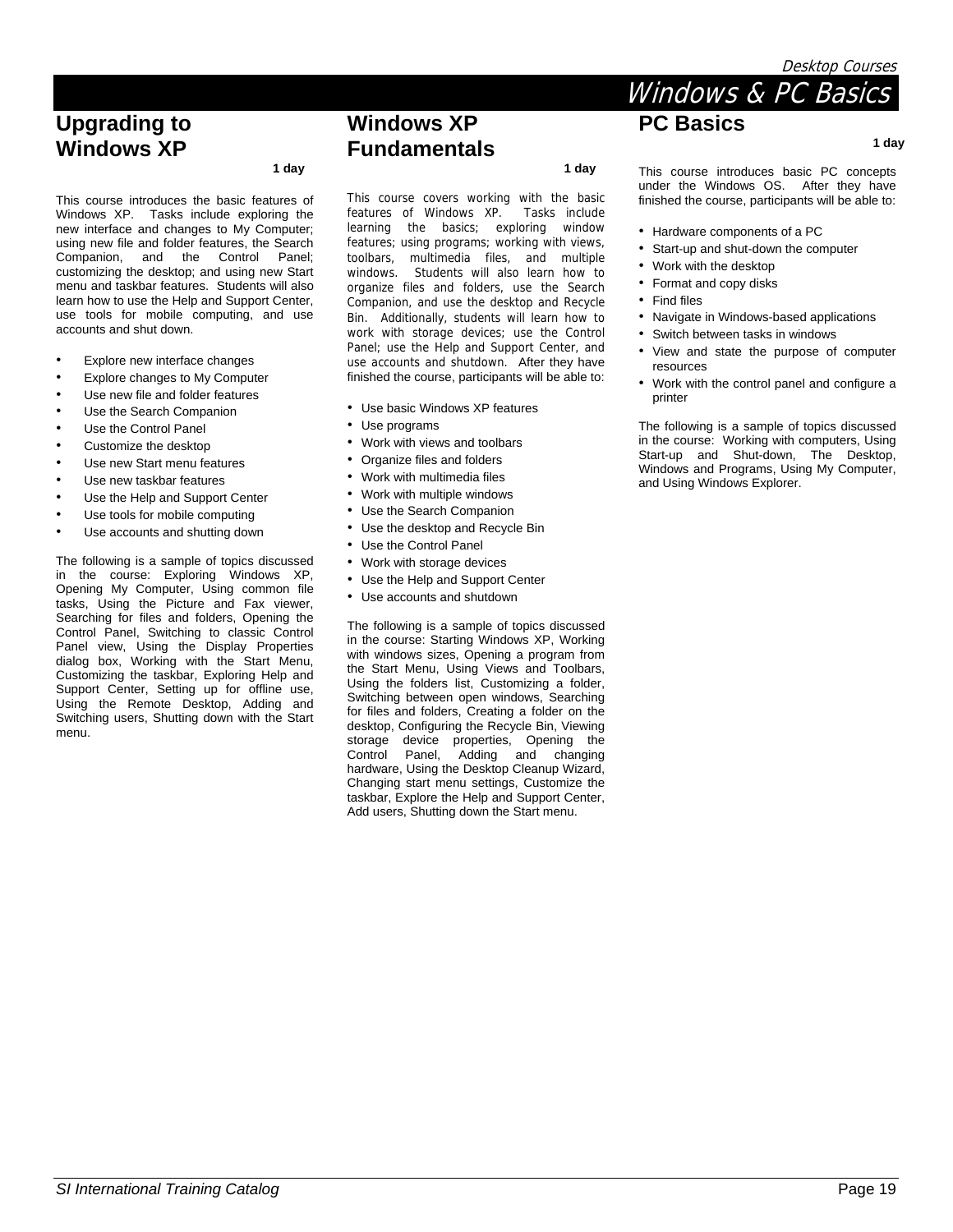### **Upgrading to Office XP: Word**

 **1 day** 

This course introduces the skills necessary to upgrade to Word. Tasks include working with the Office Assistant, using new document features, Word checking tools, enhanced table features, new graphic features and new reviewing features. The course also provides an overview on how to use assorted new features, Word HTML features, macros and Online Help. After they have finished the course, participants will be able to:

- Use the Office Assistant to access help and other support functions
- Utilize new document features
- Incorporate tables into documents using the new enhanced table features
- Access and use new graphic features, reviewing features
- Create HTML files
- Develop macros

The following is a sample of topics discussed in the course: Working with Word; Working with the Office Assistant; New document features such as switching document views, adding borders and shading to text, creating and inserting an AutoText entry; Setting AutoCorrect options; Using enhanced Table features; Using the Draw Table button; Inserting a clip art image; Inserting and formatting pictures; Enabling/Disabling change tracking options; Viewing the document map; Switching between documents; Saving files in HTML format.

### **Upgrading to Office XP: PowerPoint**

 **1 day** 

This course introduces the skills necessary to upgrade to PowerPoint. Tasks include working with the Office Assistant, using basic presentation skills, editing a presentation, using graphics and drawing objects, setting up a slide show, customizing presentations, working with masters, adding special effects. This course also provides an overview on how to expand a slide show, present to a wider audience, export outlines and presentation slides and use Online Help. After they have finished the course, participants will be able to:

- Use the Office Assistant to access help and other support functions
- Enhance basic presentation skills
- Edit a presentation
- Incorporate graphics and drawing objects
- Create a slide show
- Customize presentations
- Create masters, templates
- Incorporate special effects

The following is a sample of topics discussed in the course: Working with PowerPoint; Creating a new presentation; Checking spelling as you type; Using the Clip Gallery; Using the Drawing toolbar; Setting slide transitions; Animating text and objects; Applying a color scheme; Customizing the slide background; Working with the notes master; Formatting the title master; Adding custom animation options; Creating a custom show; Sharing presentation ideas; Using the Pack and Go Wizard; Formatting a presentation for the Web; Exporting Notes and Handouts to Word; Saving a slide as a graphic.

### **Upgrading to Office XP: Excel**

 **1 day** 

This course introduces the skills necessary to upgrade to Excel. Tasks include getting started, working with the Office Assistant, using new file, formatting and worksheet features, using Excel HTML files and reviewing and sharing workbooks. Students will also learn how to import and export data, use new PivotTable, charting and graphic features, work with the data map and use Online Help. After they have finished the course, participants will be able to:

- Use the Office Assistant to access help and other support functions
- Utilize new file features
- Use new worksheet and formatting features
- Work with formulas
- Create HTML files
- Share a workbook
- Import and export data
- Utilize new PivotTable, charting and graphics features

The following is a sample of topics discussed in the course: Working with Excel; Using the Office Assistant; Finding files based on criteria; Exploring new worksheet features; Using a template; Rotating text in a cell; Formatting dates; Using the AutoCorrect feature; Using the formula palette; Previewing a web page; Saving a worksheet as a web page; Using the reviewing toolbar; Using and saving shared workbooks; Importing data from other applications; Creating a PivotTable report; Using new chart enhancements; Creating charts - Chart Wizard; Working with drawing objects; Using the data map; Working with Online Help and Using the Help Answer Wizard.

 **1 day** 

This course introduces the skills necessary to upgrade to Access. Tasks include getting started, working with the Office Assistant and tables, using advanced database features, editing tools, charts and ActiveX controls and replicating databases. Students will also how to use Access and the Internet, work with macros, export data to Excel and Word, create custom toolbars and use Online Help. After they have finished the course, participants will be able to:

- Use the Office Assistant
- Work with tables
- Use advanced database features
- Use editing tools, charts, and ActiveX controls
- Replicate databases
- Use Access and the Internet
- Work with macros
- Export data to Excel and Word
- Create custom toolbars

The following is a sample of topics discussed in the course: Using the Office Assistant; Linking data to a Access database; Selecting objects with the toolbar; Using the Table Analyzer Wizard; Using AutoFormat; Creating a chart; Adding data labels to a chart; Replicating a database; Working with hyperlinks; Opening the Macro design window; Exporting data to Excel and Word; Creating a custom toolbar; Working with Online Help and Using the Help Answer Wizard.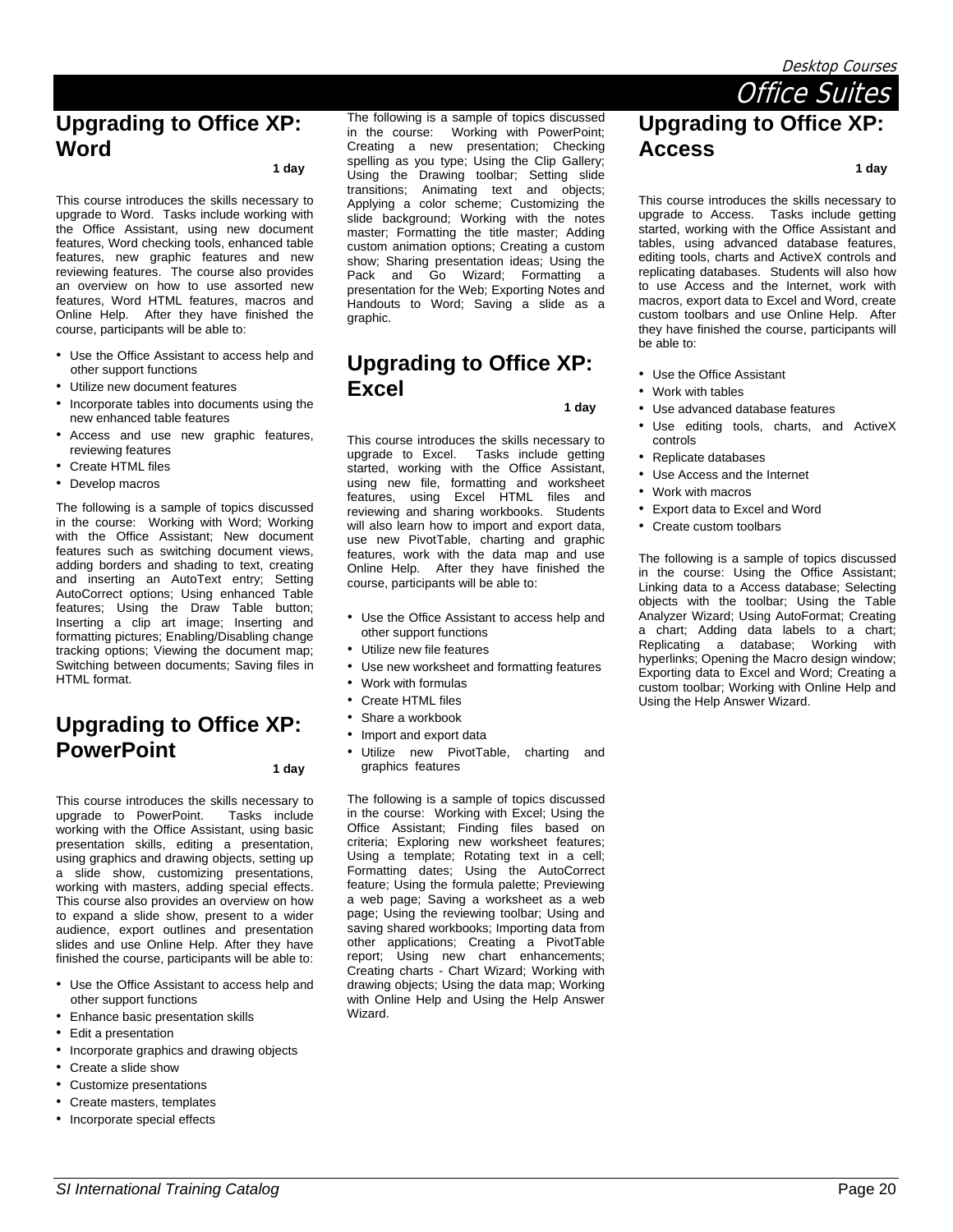**1 day** 

Word Processing

**Word: Working with Advanced Features &** 

### **Introduction to Word**

#### **1 day**

This course introduces the skills necessary for the basic use of Word. These include working with the Office Assistant, basic document skills and text editing, check spelling and grammar, work with document views and print. After they have finished the course, participants will be able to:

- Work in the Word environment
- Use the Office Assistant to access help and other support functions
- Utilize basic document skills
- Edit text
- Check spelling and grammar
- Work with document views
- Print documents
- Utilize character, paragraph and document formatting
- Apply styles
- Set tabs and indent paragraphs
- Use numbers and bullets
- Work with Headers and Footers
- Use Section Breaks

The following is a sample of topics discussed in the course: Use menu commands; Use the Office Assistant; Move, delete, select and insert text; Drag and drop editing; Selecting grammar options; Switching document views; Print the current document; Format characters, paragraphs, and documents; Apply a style; Create a numbered or bulleted list; Create headers and footers; Insert a section break and Using Online Help.

## **Using Word Efficiently**

**1 day** 

This course introduces the skills necessary to make everyday tasks in Word quicker and easier. These include how to insert dates and symbols, work with AutoFormat, tables and columns, edit tables, and apply borders and shading, how to insert graphics, work with drawing objects and use templates and wizards, manage Word preferences, manage files and use HTML features. After they have finished the course, participants will be able to:

- Insert dates and symbols
- Work with AutoFormat, AutoCorrect and AutoText
- Work with tables and columns
- Edit a table
- Incorporate drawing objects and graphics
- Use templates and wizards
- Utilize a custom dictionary
- Use Find and Replace
- Customize Word preferences
- **Manage Files**
- Use Outline View
- Save Word documents as HTML files

The following is a sample of topics discussed in the course: Inserting Date and Time; Setting AutoFormat and AutoCorrect options; Create and edit a Table; Adding Borders and Shading to text; Create a drawing object; Insert a clip art image; Creating columns; Selecting an existing template; Create an AutoText entry; Using Find and Replace options; Create a Custom Dictionary; Working in Outline View; Change font and page settings; Saving Files in HTML format and selecting Files views.

**Long Documents** 

This course covers the advanced features and how to work with long documents in Word. These include using Mail Merge, sorting table data, use formulas in tables, import Excel worksheets, work with lists, use macros and forms, create a table of contents and an index, using bookmarks, footnotes and endnotes, track revisions, use comments and Microsoft graph and create master documents. After they have finished the course, participants will be able to:

- Use Mail Merge
- Merge mailing labels and catalogs
- Sort table data
- Use formulas in tables
- Import Excel Worksheets
- Work with lists
- Use forms and macros
- Format long documents
- Create a table of contents and index
- Use bookmarks, footnotes and endnotes
- Track revisions
- Use comments
- Create master documents
- Use Microsoft Graph

The following is a sample of topics discussed in the course: Working with Mail Merge; Create Mailing Labels; Designing a Table; Create a formula in a Table cell; Import an Excel Worksheet; Customize numbered/ bulleted lists; Recording a macro; Creating a Form; Creating Section Headers and Footers; Using a Table of Contents and Index; Working with Bookmarks; Using Footnotes and Endnotes; Enable Revision Tracking; Inserting Comments; Using a Master Document and Working with Microsoft Graph.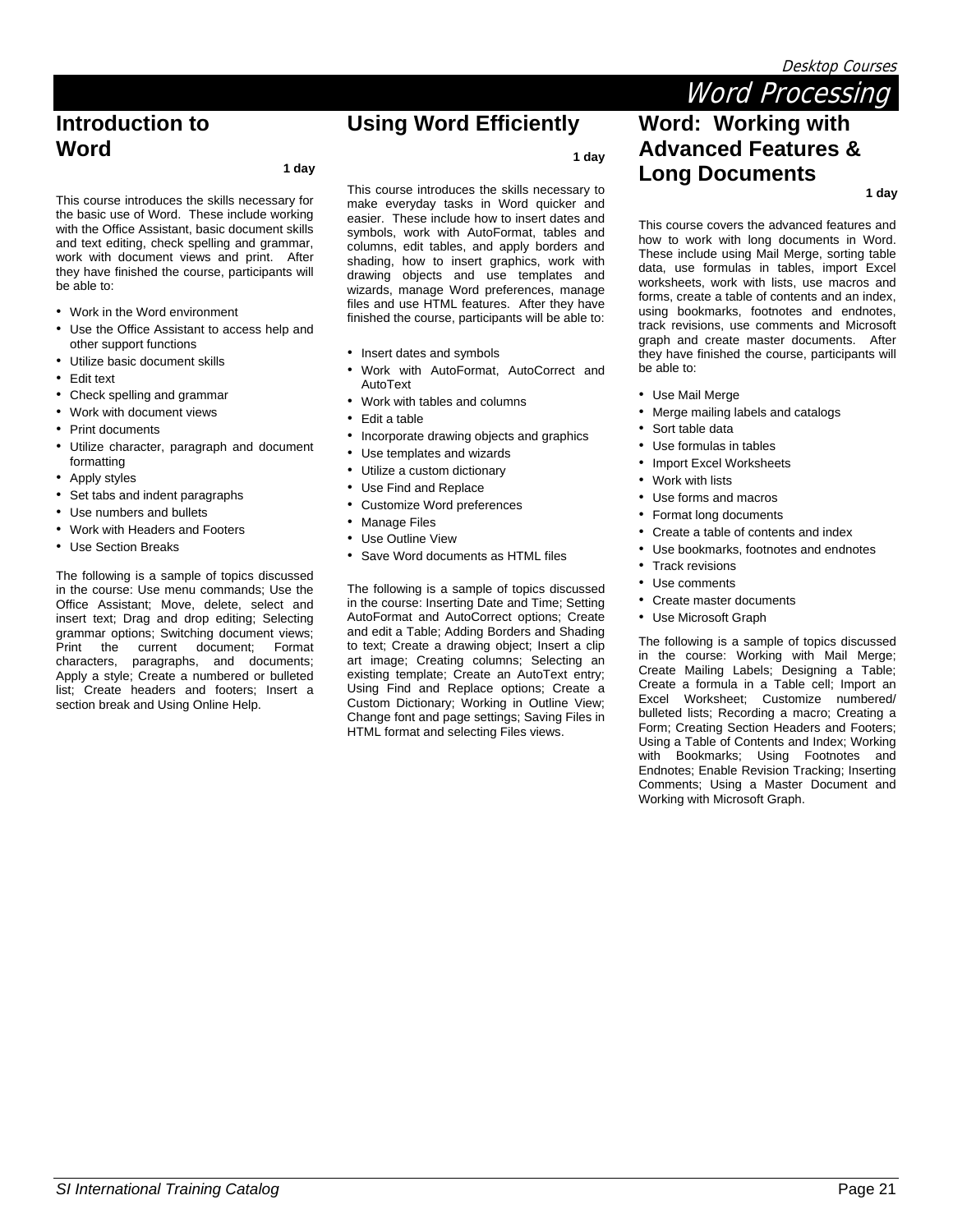# *SI International Training Catalog* Page 22

### **Intermediate WordPerfect**

#### **1 day**

This course introduces basic WordPerfect skills including creating, editing, printing, formatting, spell checking, and saving a document. Additional skills such as numbered & bulleted lists, and enhancing documents with headers and footers are also covered. After they have finished the course, participants will be able to:

- Open, close, save and rename documents
- Cut, copy and paste text within a document
- Use character and text formatting

**Introduction to WordPerfect** 

- Use QuickWords, Format-As-You-Go and Spell-As-You-Go
- Use, understand and change fonts
- Align text, create custom tabs and use bulleted and numbered lists
- Use on-line and context sensitive Help

The following is a sample of topics discussed in the course: Exploring WordPerfect; Editing Basics with Character, Text, Paragraph, Page, and Document Formatting; Using Numbered and Bulleted Lists; Spell Checking; Using Find and Replace; Printing Documents; Using Online Help and the PerfectExpert.

This course covers intensive WordPerfect skills including advanced page formatting, graphics, watermarks, newspaper columns and many others. Additional skills such as borders and fills, and enhancing documents with headers and footers are also covered. After they have finished the course, participants will be able to:

- Use advanced page formatting and widow/orphan control
- Insert and resize graphics
- Insert and edit watermarks
- Create newspaper columns, borders and fills and styles
- Work with multiple documents
- Create tables
- Use Grammatik (grammar checker) and the thesaurus

The following is a sample of topics discussed in the course: Using advanced page formatting; Using graphics and watermarks; Working with columns; Using borders and fills; Using headers, footers and page numbers; Working with styles; Managing multiple documents; Working with tables; Working with advanced printing and Using Grammatik and the Thesaurus.



 **1 day**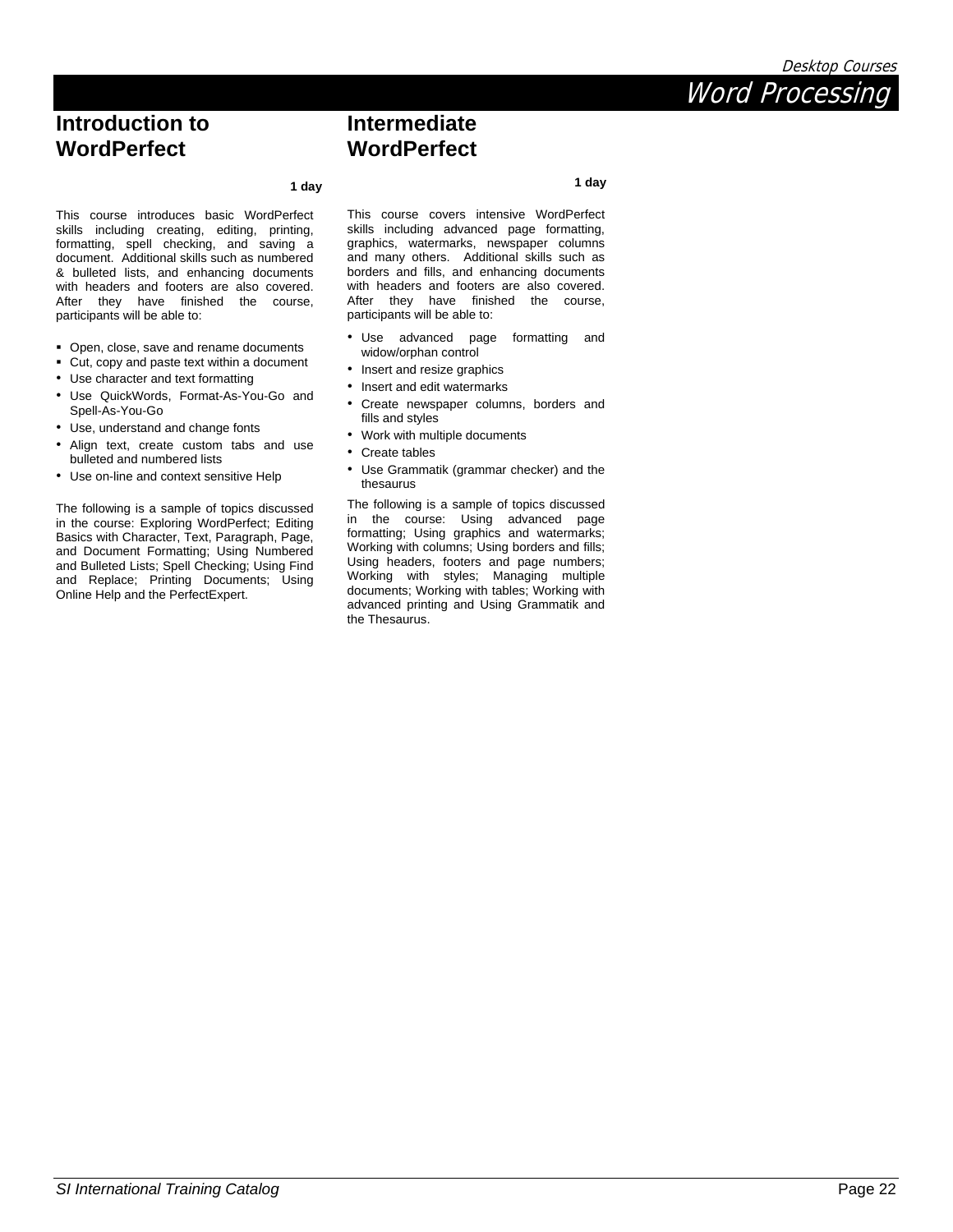Desktop Courses

### **Introduction to Excel**

 **1 day** 

This course introduces the skills necessary for the productive development of workbooks. It includes tasks to explore Excel, use basic workbook skills, work with ranges, create simple formulas and copy and move data, use the Office Assistant, use page setup and print worksheets, format numbers, text and cells, work with columns and rows, and use automatic formatting & styles. After they have finished the course, participants will be able to:

- Use the Office Assistant to access help and other support functions
- Use basic workbook skills
- Work with ranges
- Create simple formulas
- Copy and move data
- Print a workbook
- Use page setup
- Format numbers, text and cells
- Work with columns and rows
- Use automatic formatting and styles

The following topics are discussed in the course: Working with worksheets; Using the Office Assistant; Working with ranges; Using formulas; Copying, cutting and pasting data; Printing the current worksheet; Using Page Setup; Formatting numbers, text and cells; Selecting columns and rows; Applying an AutoFormat and Working with Online Help.

## **Excel Database Management**

 **1 day** 

This course introduces the skills necessary for adding database capabilities to a worksheet. This course also includes working with PivotTables, working with databases, the data form, using Auto Filter, import and export data and how to create and revise PivotTables. After they have finished the course, participants will be able to:

- Work with databases and the data form
- Use AutoFilter and advanced filters
- Import and export data
- Create/review PivotTables

The following is a sample of topics discussed in the course: Using a database; Creating a database; Viewing the data form; Editing data form records; Enable AutoFilter; Creating a criteria range; Using database functions; Importing data; Creating a PivotTable Report; and Exporting data to other applications.

### **Excel: Working with Charts, Graphics, Files & Multiple Worksheets**

**1 day** 

This course introduces techniques for managing large or multiple worksheets and worksheet enhancements. It includes tasks such as using large worksheets, working with multiple worksheets, outlines, labels in formulas, how to manage worksheets, use HTML files, Paste special, range names, create and edit charts and drawing objects, use additional effects and objects, Auto shapes, manage data and files and customize Excel preferences. After they have finished the course, participants will be able to:

- Manage and work with multiple/large worksheets
- Work with outlines
- Use the Paste special feature
- Use range names
- Work with labels in formulas
- Create and edit charts
- Draw an object
- Incorporate additional effects and objects
- Use AutoShapes
- Customize Excel preferences
- Manage Files and Data
- Create HTML files from Excel data

The following topics are discussed in the course: Using multiple worksheets; Copying and moving data between worksheets; Expanding/collapsing an outline; Saving a worksheet as a web page; Working with paste special; Working with range names; Using labels in formulas; Using function arguments; Creating charts with the Chart Wizard; Editing charts; Working with drawing objects; Formatting graphics; Working with AutoShapes; Sorting in ascending/descending order; Setting view options and Changing workbook properties.

**Spreadsheets Excel Advanced Functions** 

 **1 day** 

This course introduces the skills necessary for using the advanced functions of Excel 2000. Topics include working with data series, using advanced functions, scenarios, goal seeking, data tables and auditing tools, consolidating worksheets, work with views, use the Report Manager. Students will also learn how to utilize macros, customize toolbars and work with advanced graphing. After they have finished the course, participants will be able to:

- Work with data series
- Use advanced functions, scenarios, goal seeking, data tables and auditing tools
- Consolidate worksheets
- Solve problems
- Work with views
- Use the Report Manager
- Use , record and edit macros
- Use custom toolbars and buttons
- Modify charts
- Work with the data map

The following is a sample of topics discussed in the course: Using the Series command; Using lookup functions; Using the Scenario Manager; Using data tables; Displaying the Auditing toolbar; Consolidating worksheets; Using Solver; Using views; Working with the Report Manager; Defining macros; Recording a macro; Writing a new macro; Creating a custom toolbar; Using a macro button; Adding and removing gridlines; Using the data map and Printing the data map.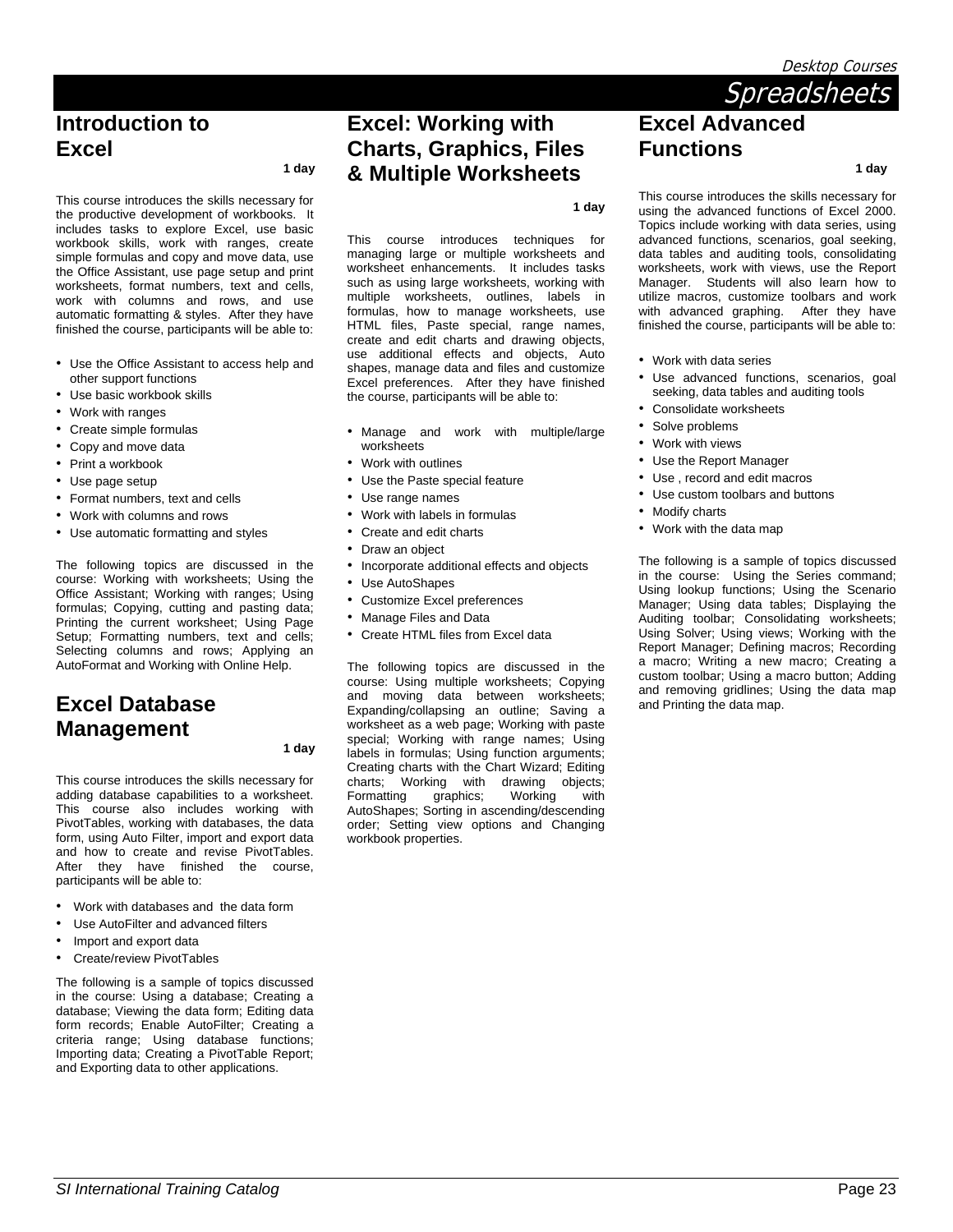Desktop Courses

 **1 day** 

Databases

# **Introduction to Access**

 **1 day** 

This course introduces the basic skills necessary for using Access including working with the Office Assistant, create, edit and work with tables, find, filter and print data, create relationships, use simple queries, modifying query results, analyze tables, create basic forms and reports and use online help. After they have finished the course, participants will be able to:

- Design a basic relational database
- Use the Office Assistant to access help and other support functions
- Create, edit and work with tables
- Find, filter and print data
- Create relationships
- Use simple queries
- Modify query results
- Analyze tables
- Create basic forms and reports

The following is a sample of topics discussed in the course: Open an existing database; Using the Office Assistant; Create a new database; Designing tables; Adding records; Changing row height, column width or cell effects; Applying/removing a filter; Print table data; Create a relationship; Using the Simple Query Wizard; Adding criteria to a query; Analyzing a table; Using the Form Wizard; Using the Report Wizard, and Using the Help Answer Wizard.

### **Access: Tables, Queries, Forms & Reports**

 **1 day** 

This course introduces the more advanced features of tables, queries, forms and reports in Access including modifying tables, set field properties, use operators in queries, design advanced queries, create action queries, use the query wizards, work with advanced database features, manipulating controls, using Design View and designing advanced forms and reports. After they have finished the course, participants will be able to:

- Modify tables
- Set field properties
- Use operators in queries
- Design advanced queries
- Create action queries
- Create advanced queries and design Advanced Form and Report Designs using the design view
- Use editing tools

The following is a sample of topics discussed in the course: Inserting, deleting or changing a column in a table; Using field properties; Using comparison operators; Create a function query; Create a delete query; Using the Find Duplicates Query Wizard; Linking data to an Access table; Using and deleting controls; Using the toolbox; Using forms in Design View; Using reports in Design View, and Using AutoFormat.

This course introduces the more advanced features of Access. Topics include charts, using subforms and subreports, other form techniques, ActiveX controls, work with indexes, replicate databases, create and use macros, work with switchboards, create custom toolbars and export data to Excel and Word. After they have finished the course, participants will be able to:

- Use charts
- Use subforms/subreports

**Access: Macros,** 

**Techniques** 

**Toolbars & Advanced** 

- Use other form techniques
- Use ActiveX controls
- Work with indexes
- Replicate databases
- Use Access and the Internet
- Create and use macros and switchboards
- Create custom toolbars
- Export data to Excel and Word

The following is a sample of topics discussed in the course: Create a chart; Working with subforms/subreports; Create a form letter; Working with ActiveX controls; Create, view and delete an index; Replicating a database; Working with hyperlinks; Create, edit, save and run a Macro; Create a command button; Create a custom toolbar; Open and use a switchboard; Export data to an Excel workbook, and Create Word documents - Office Links.

*SI International's information technology professionals can help you think through your database needs. We can assist you with difficult conversions and the creation of multi-user, relational databases using Microsoft Access.*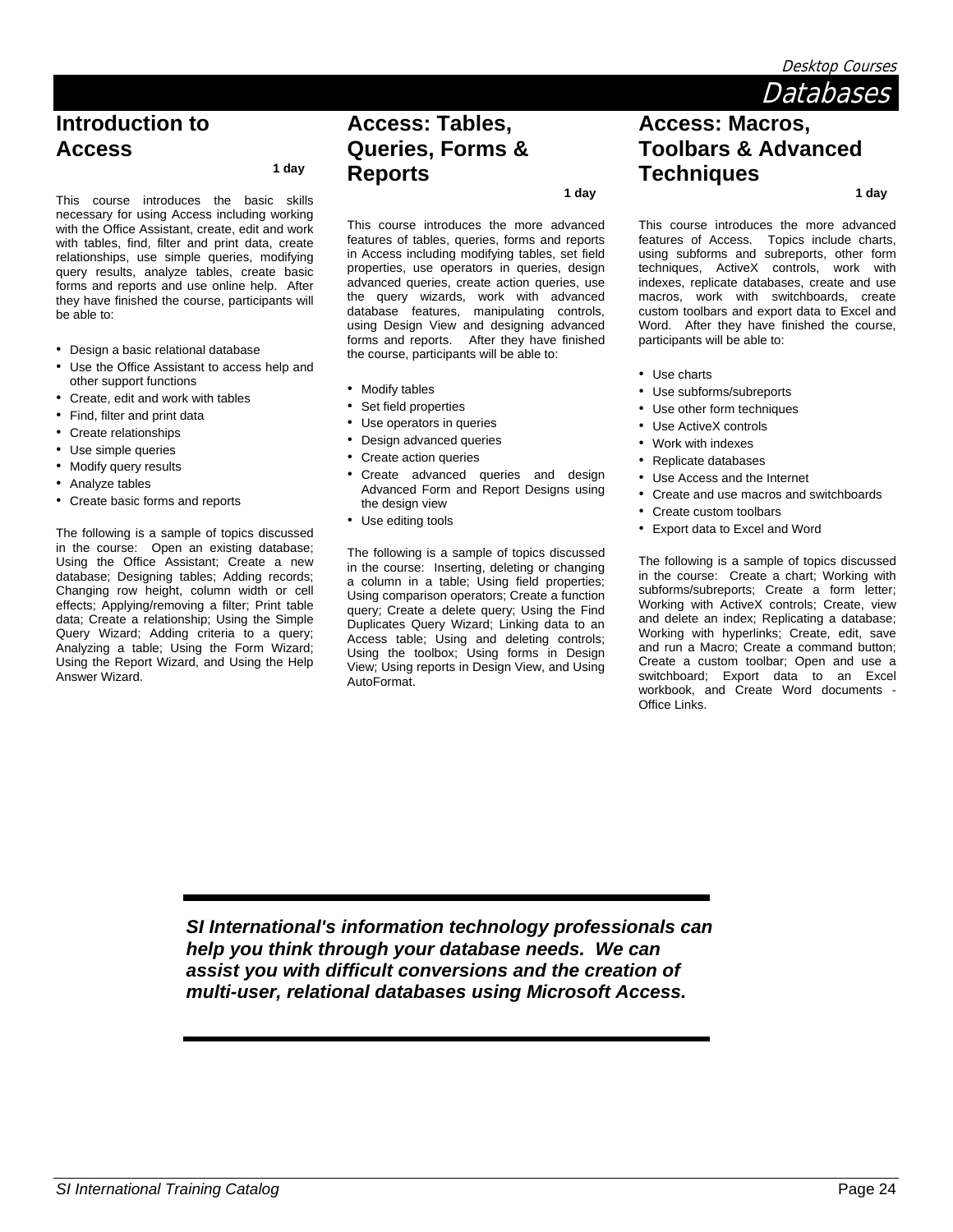Desktop Courses

**Presentations** 

### **Introduction to PowerPoint**

#### **1 day**

This course introduces the skills necessary to use PowerPoint. Topics include working with the Office Assistant, basic presentation skills, correct spelling and text errors, enhance presentation text, print, send and publish, formatting and editing text, using graphic images and tables, working with Slide Sorter view, using the Slide Master, work with drawing objects, use Slide Show view, edit multiple presentations and use Online Help. After they have finished the course, participants will be able to:

- Use the Office Assistant to access help and other support functions
- Use basic presentation skills
- Correct spelling and text errors
- Enhance presentation text
- Print, send and publish
- Format and edit text
- Use graphic images and tables
- Use the Slide Sorter and Slide Show views
- Use the slide master
- Work with drawing objects
- Edit multiple presentations

The following is a sample of topics discussed in the course: Using the Office Assistant; Using the AutoContent Wizard; Finding and replacing text; Change font style and effect; Print a presentation; Send a presentation via e-mail; Publish a presentation on the web; Format bullets, numbers and text; Inserting clip art images; Move, copy, duplicate and delete slides in Slide Sorter View; Format the slide master; Using the Drawing toolbar; Running a slide show; View multiple presentations, and Working with Online Help.

# **Effective Presentations**

#### **1 day**

This course introduces the skills necessary to create effective presentations in PowerPoint. Topics include creating basic charts, customizing presentations, editing notes and handout masters, adding special effects, setup a slide show, present to a wider audience, customize toolbars, editing and importing charts, creating custom charts, organization charts, tables and export outlines and presentation slides. After they have finished the course, participants will be able to:

**PowerPoint: Creating** 

- Create basic, custom and organization charts
- Customize presentations
- Correct spelling and text errors
- Edit notes and handout masters
- Setup and Expand a slide show
- Present to a wider audience
- Customize toolbars
- Edit and import charts
- Use tables
- Export outlines and presentation slides

The following is a sample of topics discussed in the course: Using charts in presentations; Working with custom presentations; Working with the notes and handout masters; Adding custom animation options; Setting up a slide show; Create and delete a custom toolbar; Edit, format and insert a chart; Using organization charts; Inserting a Word table, and exporting notes and handouts to Word.

*SI International: A Leader in Technical and Desktop Training.*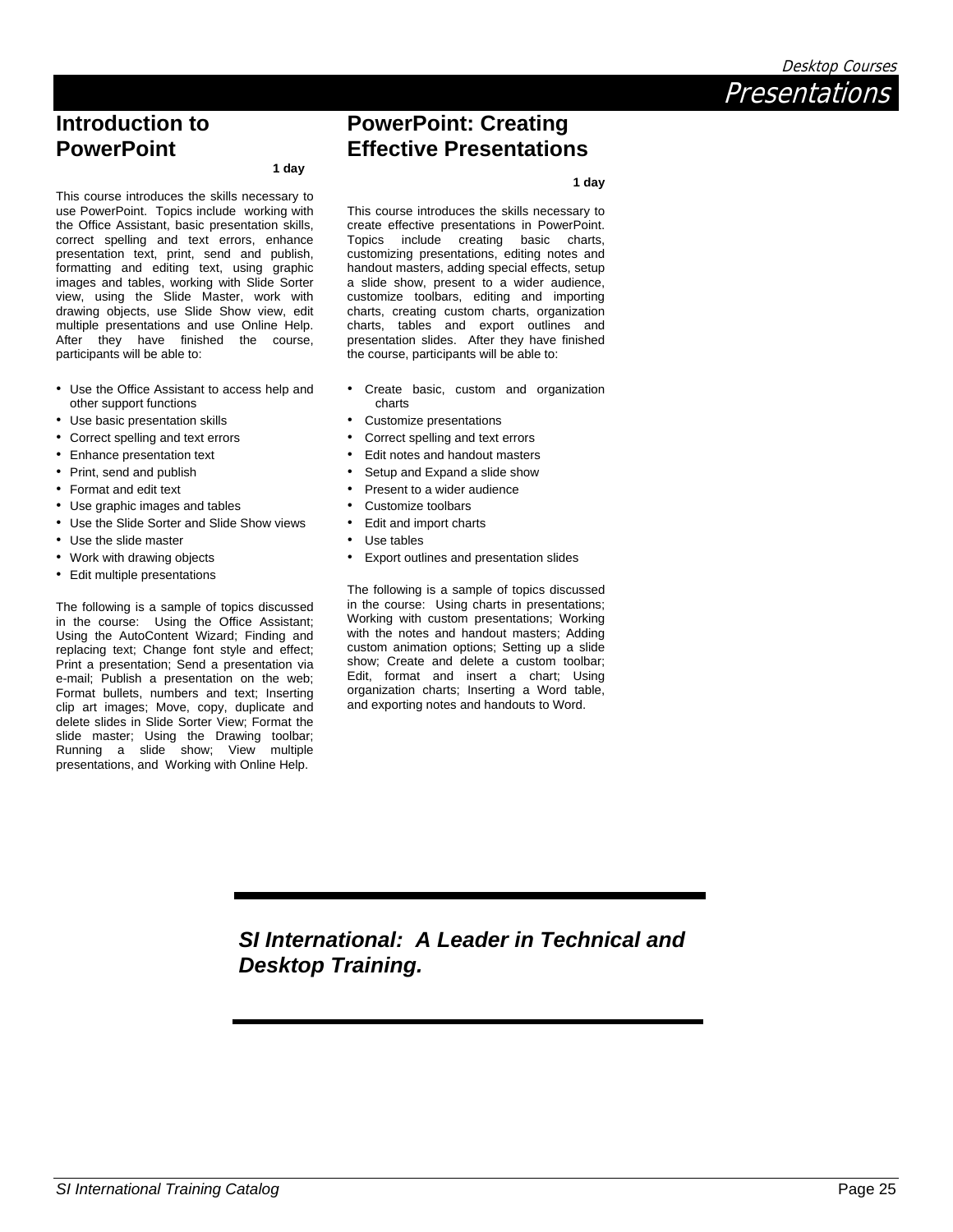### **Introduction to Outlook**

#### **1 day**

This course provides an introduction to Microsoft Outlook. Topics include working with the Office Assistant, using Outlook Messaging and managing messages, working with components, Office and Outlook messaging features, schedule with the calendar, manage contacts and work with tasks. Tasks also include using Journal, using Notes, and organizing Outlook items. After they have finished the course, participants will be able to:

- **Use the Office Assistant to access help and** other support functions
- Use Outlook messaging
- **Manage messages**
- Work with components and Office
- Use Outlook messaging features
- Schedule with the calendar
- **Manage contacts**
- **Work with tasks**
- **Use the Journal and Notes**
- **Organize Outlook items**

The following is a sample of topics discussed in the course: Starting Outlook; Using the Office Assistant; Using Outlook's e-mail features; Deleting, moving and saving a message; Creating an AutoSignature; Setting message tracking options; Scheduling an event, meeting or appointment; Adding a contact; Creating a recurring task; Adding, viewing, printing or deleting a journal entry; Creating, opening, printing or deleting a note, and Organizing Outlook items.

This course introduces the skills necessary for the advanced use of Outlook. Tasks include how to format Outlook message, create HTML messages, use the Address Book, working with the Rules Wizard, working offline, faxing and using the internet, work with folders and forms, customize the information viewer and the Outlook Bar, use other shortcut components and setting Outlook options. After they have finished this course, participants will be able to:

E-Mail

**Advanced Outlook** 

- Work with the Message window
- Format Outlook messages
- Create HTML messages
- Use the Address Book
- Work with the Rules Wizard
- Work Offline
- Work with files and applications
- Fax and use the internet
- Work with folders and forms
- Customize the information viewer
- Customize the Outlook Bar
- Use other shortcut components
- Set Outlook options

The following is a sample of topics discussed in the course: Changing the message importance level; Setting message options; Selecting a message format; Selecting a HTML message format; Working with the Address Book; Opening the Rules Wizard dialog box; Enabling offline use; Importing data to an Outlook folder; Creating and sending a fax; Scheduling a NetMeeting; Using folder properties; Setting Auto Archive properties; Adding a field to the information viewer; Hiding the Outlook bar; Using a folder shortcut; Customizing the Outlook Today page; Setting email, calendar, task, note, journal and general options, and Setting Mail Services/Internet options.

### **1 day**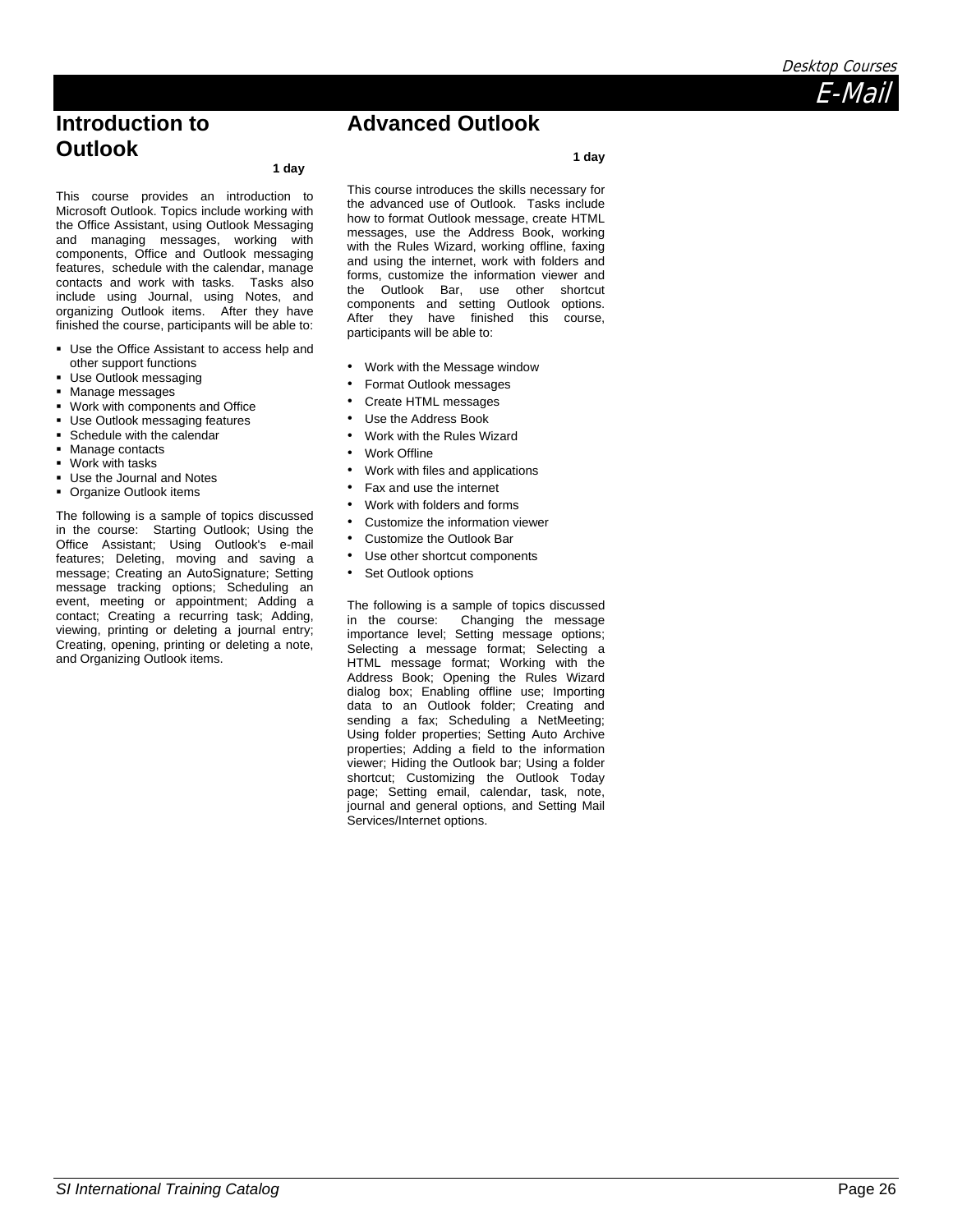Project Management

## **Introduction to Microsoft Project**

 **1 day** 

This course provides an overview of the features of Microsoft Project. Topics include learning how to work with tasks, views and outlines, adjust tasks, working with resources and calendars, adjust resources, assign costs and work with the critical path. After they have finished the course, participants will be able to:

- Create a project plan
- Work with, adjust, outline, move and delete tasks
- Work with views and calendars
- Assign, adjust and track resources
- Assign resources to tasks
- Assign and track costs
- Control how costs are accrued
- Track progress and actual dates
- Change task constraints
- Use the Office Assistant to access help and other support features

The following is a sample of topics discussed in the course: Managing a project; Entering, editing and filtering tasks; Inserting, deleting and moving a task; Outline, indent and outdent tasks; Working with and changing views; Using Resources; Using calendars; Viewing resource usage; Define costs, and Viewing the critical path.

### **Advanced Microsoft Project**

 **1 day** 

This course introduces the advanced features of Microsoft Project. Topics include working with the critical path, baselines, earned values and reports, customize project information, track the progress of a project, evaluate, distribute project data, work with multiple projects and resource pools, import and export data and work with graphics and web pages. After they have finished the course, participants will be able to:

- Customize Project information
- Filter, sort, group information
- Customize views, tables and outline codes
- Work with baselines
- Track your progress
- Evaluate and distribute Project data
- Finalize a project
- Work with multiple projects
- Import and export data
- Work with graphics and web pages

The following is a sample of topics discussed in the course: Set save and scheduling options; Using the AutoFilter feature; Creating a custom view; Working with baselines; Tracking progress; Creating a custom report; Printing a report; Marking tasks complete; Working with master projects; Using and creating resource pools; Importing and exporting data; Using graphics, and Saving a Project as an HTML file.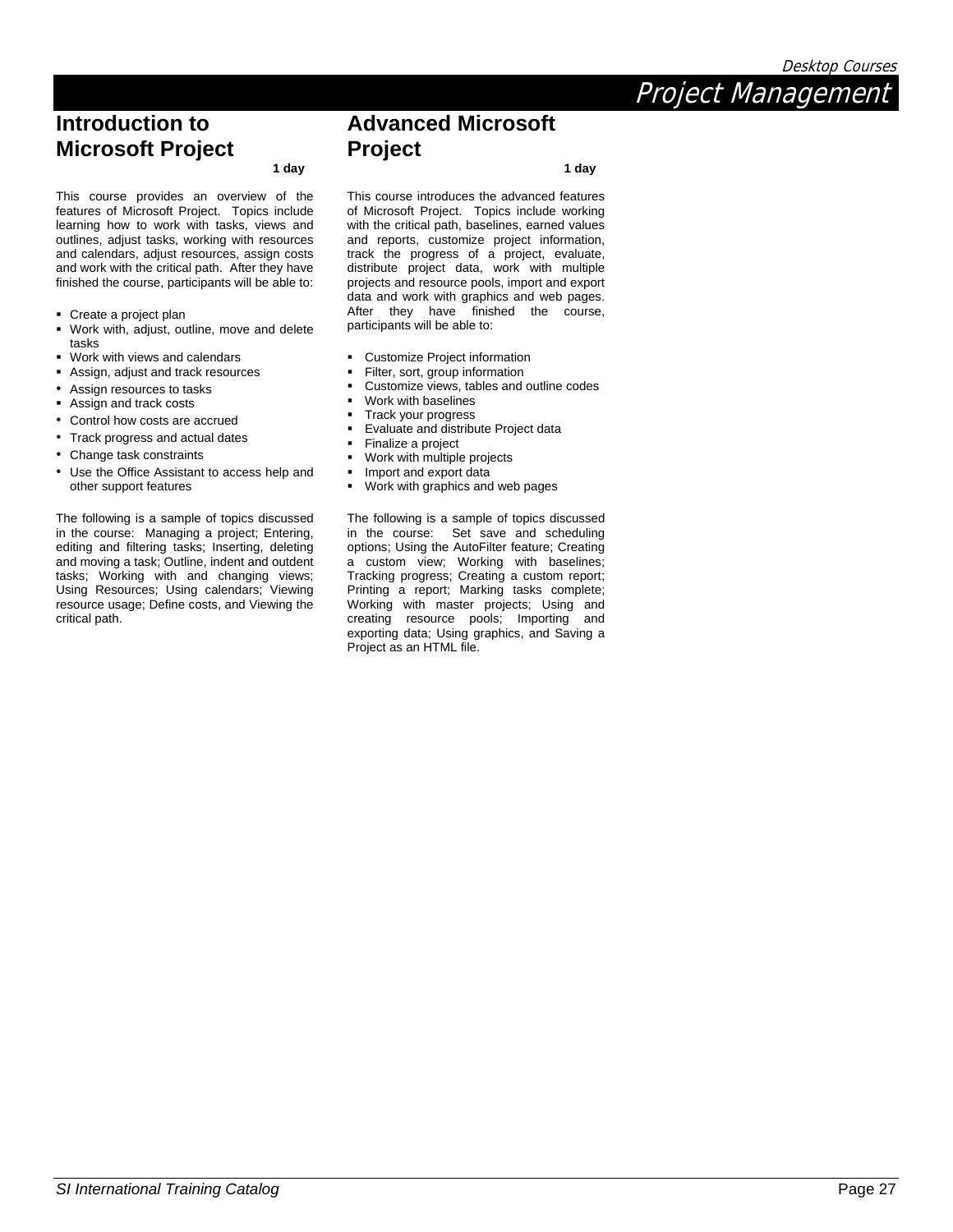| <b>Course Name</b>                             | <b>Course</b><br>Length<br>(Days) | <b>Customer</b><br><b>Site GSA</b><br><b>Catalog Price</b><br>with IFF | <b>SI Site GSA</b><br><b>Catalog Price</b><br>with IFF |
|------------------------------------------------|-----------------------------------|------------------------------------------------------------------------|--------------------------------------------------------|
|                                                |                                   |                                                                        |                                                        |
| <b>Supporting Windows XP Professional</b>      | 3                                 | \$10,876.12                                                            | \$16,570.45                                            |
| Windows 2003 Server & Active Directory         | $\overline{3}$                    | \$10,045.04                                                            | \$15,739.37                                            |
| Supporting Windows 2000 Professional           | 3                                 | \$10,045.04                                                            | \$15,739.37                                            |
| Windows 2000 Server                            | 4                                 | \$12,538.31                                                            | \$20,130.75                                            |
| <b>Supporting Exchange Server</b>              | 3                                 | \$10,045.04                                                            | \$15,739.37                                            |
| Introduction to TCP/IP                         | $\overline{3}$                    | \$10,876.12                                                            | \$16,570.45                                            |
| <b>Basic PowerBuilder</b>                      | $\overline{3}$                    | \$10,045.04                                                            | \$15,739.37                                            |
| <b>Advanced PowerBuilder</b>                   | $\overline{3}$                    | \$10,045.04                                                            | \$15,739.37                                            |
| Introduction to Visual Basic                   | 3                                 | \$10,876.12                                                            | \$16,570.45                                            |
| <b>Advanced Visual Basic</b>                   | $\overline{2}$                    | \$7,551.76                                                             | \$11,347.98                                            |
| Introduction to XML                            | $\overline{2}$                    | \$7,551.76                                                             | \$11,347.98                                            |
| Introduction to HTML & Web Page Design         | $\mathbf{1}$                      | \$3,257.79                                                             | \$5,155.90                                             |
| Intermediate HTML & Web Page Design            | $\mathbf{1}$                      | \$3,257.79                                                             | \$5,155.90                                             |
| Advanced HTML & Web Page Development           | $\mathbf{1}$                      | \$3,257.79                                                             | \$5,155.90                                             |
| Active Server Pages (ASP)                      | 3                                 | \$10,045.04                                                            | \$15,739.37                                            |
| <b>JAVA Programming</b>                        | 4                                 | \$13,646.43                                                            | \$21,238.87                                            |
| <b>Advanced JAVA Programming</b>               | 5                                 | \$18,494.46                                                            | \$27,985.01                                            |
| Introduction to JAVASCRIPT                     | $\overline{2}$                    | \$7,551.76                                                             | \$11,347.98                                            |
| Introduction to FrontPage                      | $\mathbf{1}$                      | \$3,950.37                                                             | \$5,848.48                                             |
| <b>Advanced FrontPage</b>                      | $\mathbf{1}$                      | \$3,950.37                                                             | \$5,848.48                                             |
| Introduction to SQL                            | $\overline{2}$                    | \$7,551.76                                                             | \$11,347.98                                            |
| Introduction to LINUX                          | $\overline{2}$                    | \$6,859.18                                                             | \$10,655.40                                            |
| <b>Basic UNIX Workshop</b>                     | $\overline{2}$                    | \$6,859.18                                                             | \$10,655.40                                            |
| Intermediate UNIX Workshop                     | $\overline{c}$                    | \$6,859.18                                                             | \$10,655.40                                            |
| <b>Shell Scripting</b>                         | 3                                 | \$9,352.46                                                             | \$15,046.79                                            |
| <b>UNIX System Administration</b>              | 4                                 | \$13,646.43                                                            | \$21,238.87                                            |
| <b>PERL Programming</b>                        | 4                                 | \$12,538.31                                                            | \$20,130.75                                            |
| Lotus Notes: System Administration I           | 4                                 | \$10,322.06                                                            | \$17,914.50                                            |
| Lotus Notes: System Administration II          | 3                                 | \$8,382.85                                                             | \$14,077.18                                            |
| Lotus Notes: Application Development I         | 3                                 | \$8,382.85                                                             | \$14,077.18                                            |
| <b>Lotus Notes: Application Development II</b> | 4                                 | \$10,322.06                                                            | \$17,914.50                                            |
| Domino Messaging Administration                | 3                                 | \$8,382.85                                                             | \$14,077.18                                            |
| C Programming                                  | 4                                 | \$13,646.43                                                            | \$21,238.87                                            |
| C++ for Non C Programmers                      | 4                                 | \$13,646.43                                                            | \$21,238.87                                            |
| $C++$ Programming                              | 4                                 | \$13,646.43                                                            | \$21,238.87                                            |
| Advanced $C_{++}$ Programming                  | 4                                 | \$12,538.31                                                            | \$20,130.75                                            |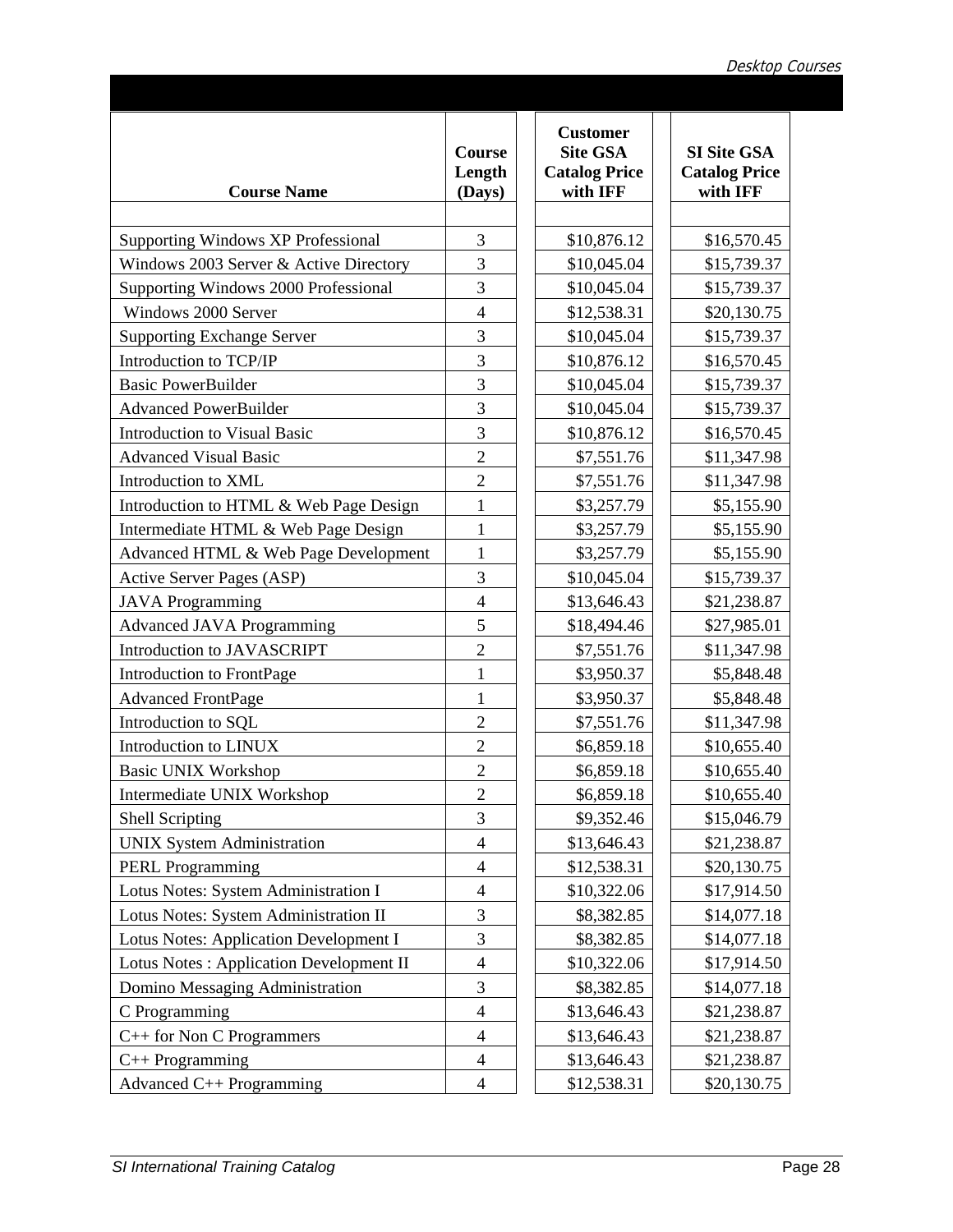| <b>Course Name</b>                         | <b>Course</b><br>Length<br>(Days) | <b>Customer</b><br><b>Site GSA</b><br><b>Catalog Price</b><br>with IFF |             | <b>SI Site GSA</b><br><b>Catalog Price</b><br>with IFF |
|--------------------------------------------|-----------------------------------|------------------------------------------------------------------------|-------------|--------------------------------------------------------|
| Programming in Visual C++                  | 4                                 | \$12,538.31                                                            |             | \$20,130.75                                            |
| NetWare: User Orientation                  | $\mathbf{1}$                      | \$5,058.49                                                             |             | \$6,956.60                                             |
| NetWare: System Administration             | $\overline{3}$                    | \$10,876.12                                                            |             | \$16,570.45                                            |
| NetWare: Advanced Administration           | 3                                 | \$10,876.12                                                            |             | \$16,570.45                                            |
| Netware: Installation and Configuration    | $\overline{2}$                    | \$7,551.76                                                             |             | \$11,347.98                                            |
| Data Communication Technologies            | 3                                 | \$10,045.04                                                            | \$15,739.37 |                                                        |
| Introduction to ORACLE                     | $\overline{2}$                    | \$7,551.76                                                             | \$11,347.98 |                                                        |
| Introduction to ORACLE PL/SQL              | $\overline{2}$                    | \$7,551.76                                                             |             | \$11,347.98                                            |
| <b>ORACLE</b> Reports                      | $\overline{2}$                    | \$7,551.76                                                             |             | \$11,347.98                                            |
| <b>ORACLE Forms</b>                        | 3                                 | \$10,045.04                                                            |             | \$15,739.37                                            |
| A+ Certification                           | $\overline{4}$                    | \$13,646.43                                                            |             | \$21,238.87                                            |
| <b>Introduction to Local Area Networks</b> | $\mathbf{1}$                      | \$4,504.43                                                             |             | \$6,402.54                                             |
| PC Help Desk Support Specialist            | 3                                 | \$8,382.85                                                             |             | \$14,077.18                                            |
| <b>Introduction to Crystal Reports</b>     | $\overline{2}$                    | \$6,443.64                                                             |             | \$10,239.86                                            |
| <b>Advanced Crystal Reports</b>            | $\overline{2}$                    | \$6,443.64                                                             |             | \$10,239.86                                            |
|                                            |                                   |                                                                        |             |                                                        |
| <b>IL Technical Training By-The-Day</b>    |                                   |                                                                        |             |                                                        |
| IL Techneal Training - 1 day               | $\mathbf{1}$                      | \$4,504.43                                                             |             | \$6,402.54                                             |
| IL Technical Training - 2 day              | $\overline{2}$                    | \$6,443.64                                                             |             | \$10,239.86                                            |
| IL Technical Training - 3 day              | $\overline{3}$                    | \$8,382.85                                                             |             | \$14,077.18                                            |
| IL Technical Training - 4 day              | $\overline{4}$                    | \$10,322.06                                                            |             | \$17,914.50                                            |
| IL Technical Training - 5 day              | 5                                 | \$12,261.28                                                            |             | \$21,751.82                                            |
| <b>End User Training By-the-Day</b>        |                                   |                                                                        |             |                                                        |
| IL Techneal Training - 1 day               | $\mathbf{1}$                      | \$1,059.42                                                             |             | \$2,957.53                                             |
| IL Technical Training -2 day               | $\overline{2}$                    | \$1,544.23                                                             |             | \$5,340.45                                             |
| IL Technical Training - 3 day              | $\overline{3}$                    | \$2,118.83                                                             |             | \$7,813.16                                             |
|                                            |                                   |                                                                        |             |                                                        |
| <b>Desktop Training</b>                    |                                   |                                                                        |             |                                                        |
| <b>Upgrading to Windows XP</b>             | $\mathbf{1}$                      | \$969.61                                                               |             | \$2,867.72                                             |
| <b>Windows XP Fundamentals</b>             | $\mathbf{1}$                      | \$969.61                                                               |             | \$2,867.72                                             |
| PC Basics                                  | 1                                 | \$969.61                                                               |             | \$2,867.72                                             |
| Upgrading to Office XP: Word               |                                   | \$969.61                                                               |             | \$2,867.72                                             |
| Upgrading to Office XP: PowerPoint         | $\mathbf{1}$                      | \$969.61                                                               |             | \$2,867.72                                             |
| <b>Upgrading to Office XP: Excel</b>       | 1                                 | \$969.61                                                               |             | \$2,867.72                                             |
| <b>Upgrading to Office XP: Access</b>      | $\mathbf{1}$                      | \$969.61                                                               |             | \$2,867.72                                             |
| Introduction to Word                       |                                   | \$969.61                                                               |             | \$2,867.72                                             |